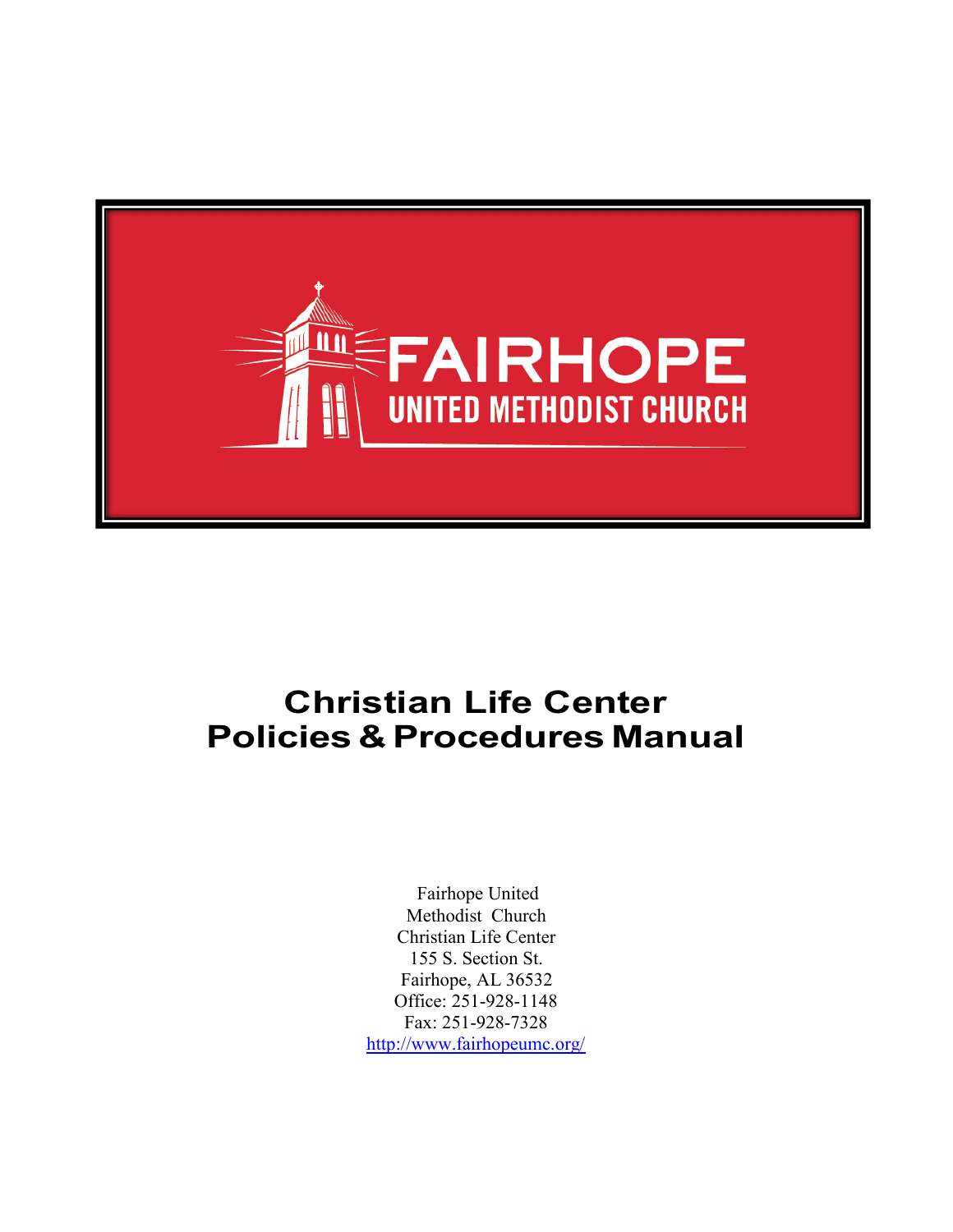# **Table ofContents**

| Vision<br>$\bullet$                                        | • Mission<br><b>Core Values</b>                |
|------------------------------------------------------------|------------------------------------------------|
|                                                            |                                                |
| Hours of Operation<br>$\bullet$                            |                                                |
| Entering & Exiting The CLC<br>$\bullet$                    |                                                |
| Check In / Check Out Procedure (Registration)<br>$\bullet$ |                                                |
|                                                            |                                                |
| General Information<br>$\bullet$                           | <b>Fitness Room Participants</b><br>$\bullet$  |
| FUMC Membership<br>$\bullet$                               | <b>Fitness Class Participants</b><br>$\bullet$ |
| Guests<br>$\bullet$                                        | <b>Childcare Participants</b>                  |
| <b>Visitors</b>                                            | <b>Seasonal League Participants</b>            |
|                                                            |                                                |
| CLC Office<br>$\bullet$                                    |                                                |
| Equipment Available at The CLC<br>$\bullet$                | <b>Adult Locker Room</b><br>$\bullet$          |
| Office                                                     | Gym                                            |
| <b>Snack Area</b><br>٠                                     | Pickleball Courts                              |
| Kitchen<br>$\bullet$                                       | <b>Tot Room</b>                                |
| Parlor<br>$\bullet$                                        | Classrooms                                     |
| Game Room<br>$\bullet$                                     | <b>Storage Areas</b>                           |
| <b>Fitness Room</b><br>$\bullet$                           | Fellowship Hall                                |
| Walking / Jogging Track                                    |                                                |
|                                                            |                                                |
| <b>CLC</b> Reservations<br>$\bullet$                       |                                                |
| Supervision of Groups and Attendees<br>$\bullet$           |                                                |
|                                                            |                                                |
| Dress & Behavior                                           |                                                |
| Prohibited Items                                           |                                                |
| Discipline                                                 |                                                |
| Liability<br>$\bullet$                                     |                                                |
|                                                            |                                                |
|                                                            |                                                |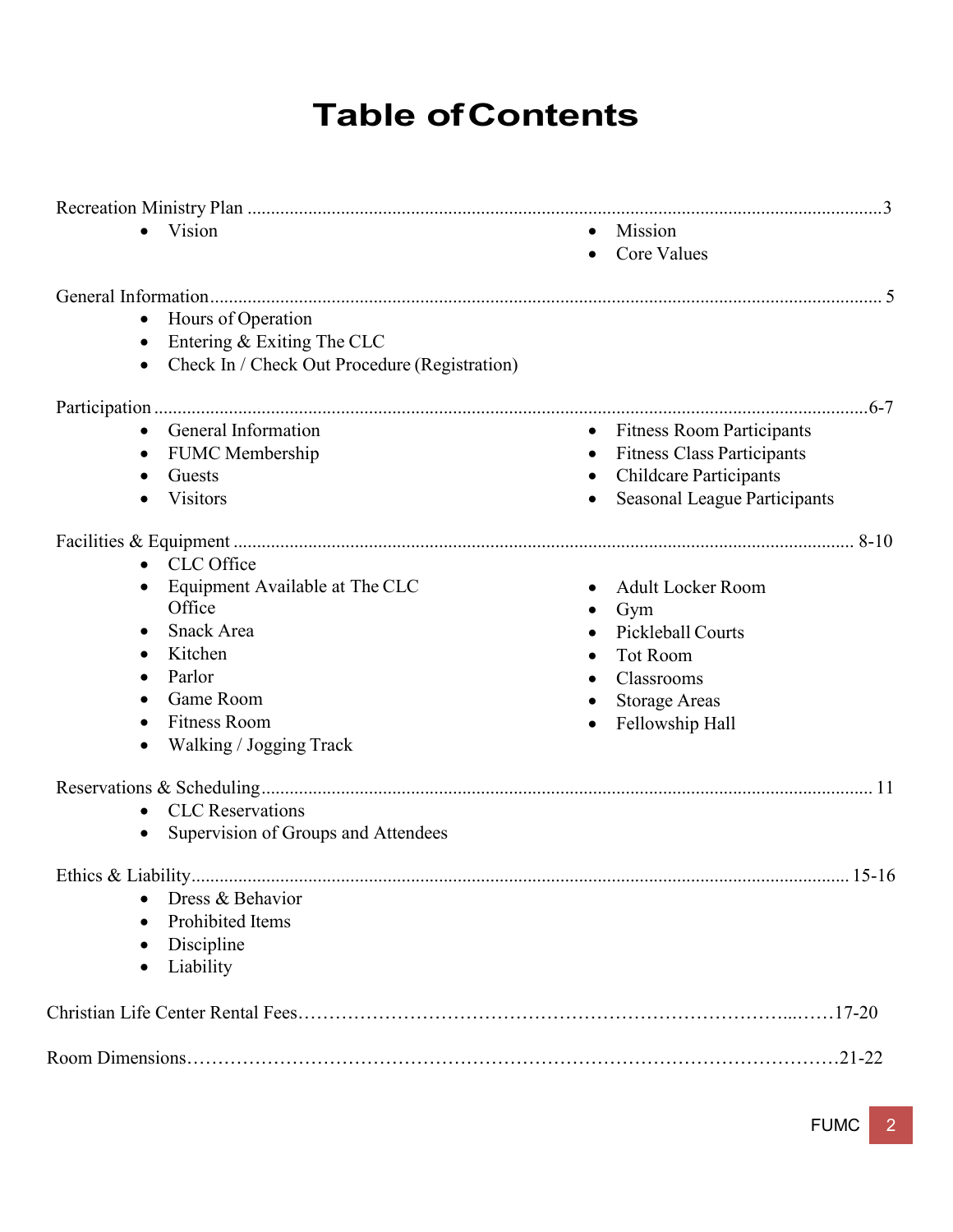

**1. What Are We Trying To Accomplish? (OurVision) We exist to** *LOVE BOLDLY,* **casting the** *LIGHT* **of** *JESUS* **into the world.**

**2. How Do We Plan To Accomplish Our Vision? We do this by living out the values of being:**

## **SCRIPTURALLY RELEVANT UNITED METHODISTS,**

## **A LOVING, INVITATIONAL COMMUNITY,**

## **A PRAYERFUL AND HOPEFUL REFUGE,**

## **COURAGEOUS VISIBLE AGENTS OF CHANGE.**

## **3. What Is Most Important To Us? (Our CoreValues)**

"Who We Are" Values

- Practicing unconditional love regardless of social, economic, or racial status; acknowledging we are all God's unique creation.
- Expressing the truth of the gospel without fear; being unashamed of who we are in Christ.
- Exhibiting a life of sacrifice and faith with intentions of enriching the kingdom of God; exposing the churched and unchurched to God's unfailing grace and love.
- Providing opportunities to serve the community for Christ through recreation and sports.

"What We Do" Values

- Participate actively where God is moving.
- Foster and maintain a safe and non-intimidating environment at the Christian Life Center for all ages to participate in positive active and/or passive leisure time activity.
- Administer programs to impact all ages in our community, understanding that the program alone will not make the impact, but rather Christ working through people in theprogram.
- Promote holistic health through physical, mental, and spiritual exercise.
- Witness the love of Christ through radical hospitality to the "strangers" in our midst. IN the book, *Practicing Our Faith*, Ana Maria Pineda writes, "IN the traditions shaped by the Bible, offering hospitality is a moral imperative. The expectation that God's people are people who will welcome strangers and treat them justly runs throughout the Bible. This expectation is not based on any special immunity to the dangers unknown people might present—far from it. Rather, it emerges from knowing the hospitality God has shown to us."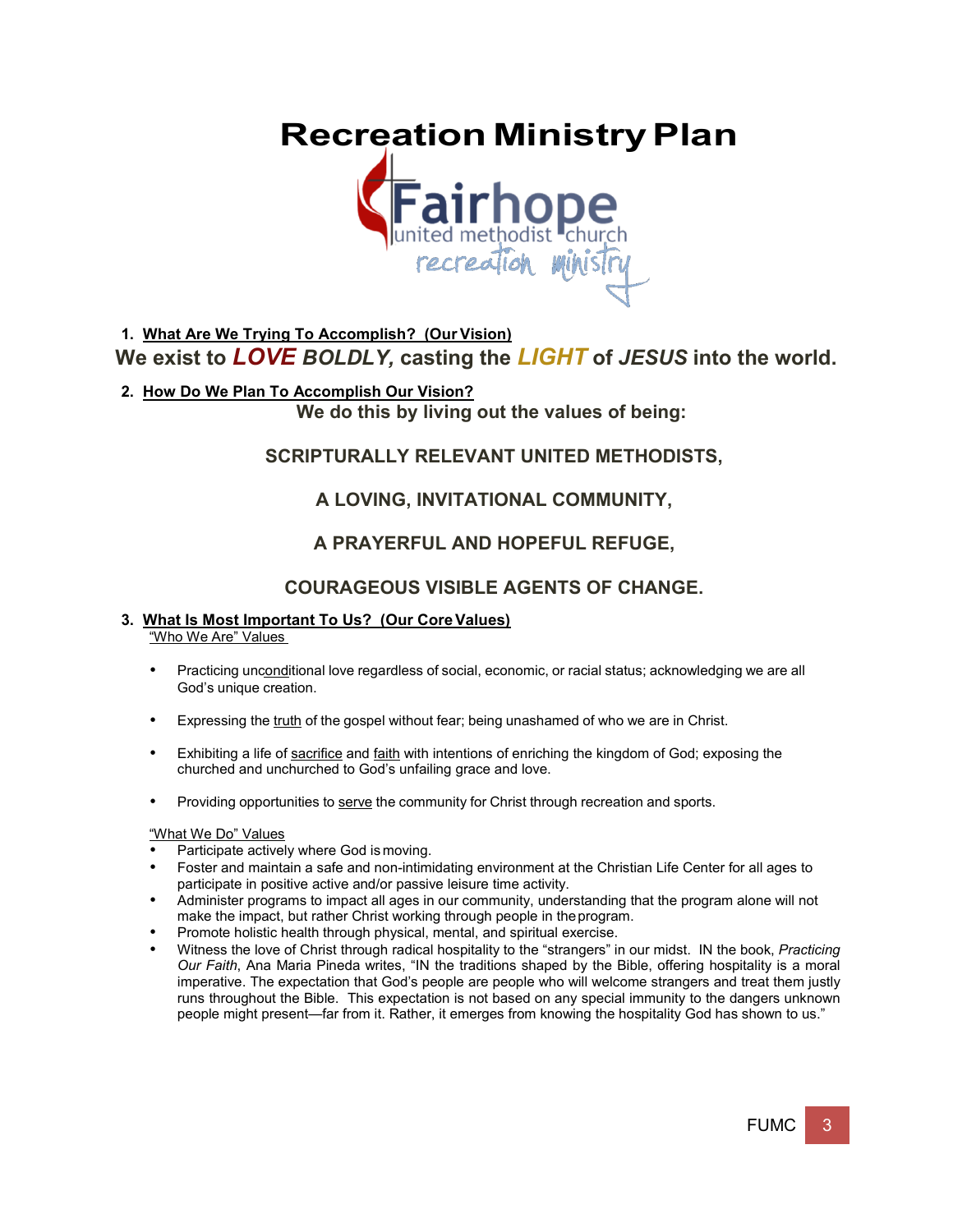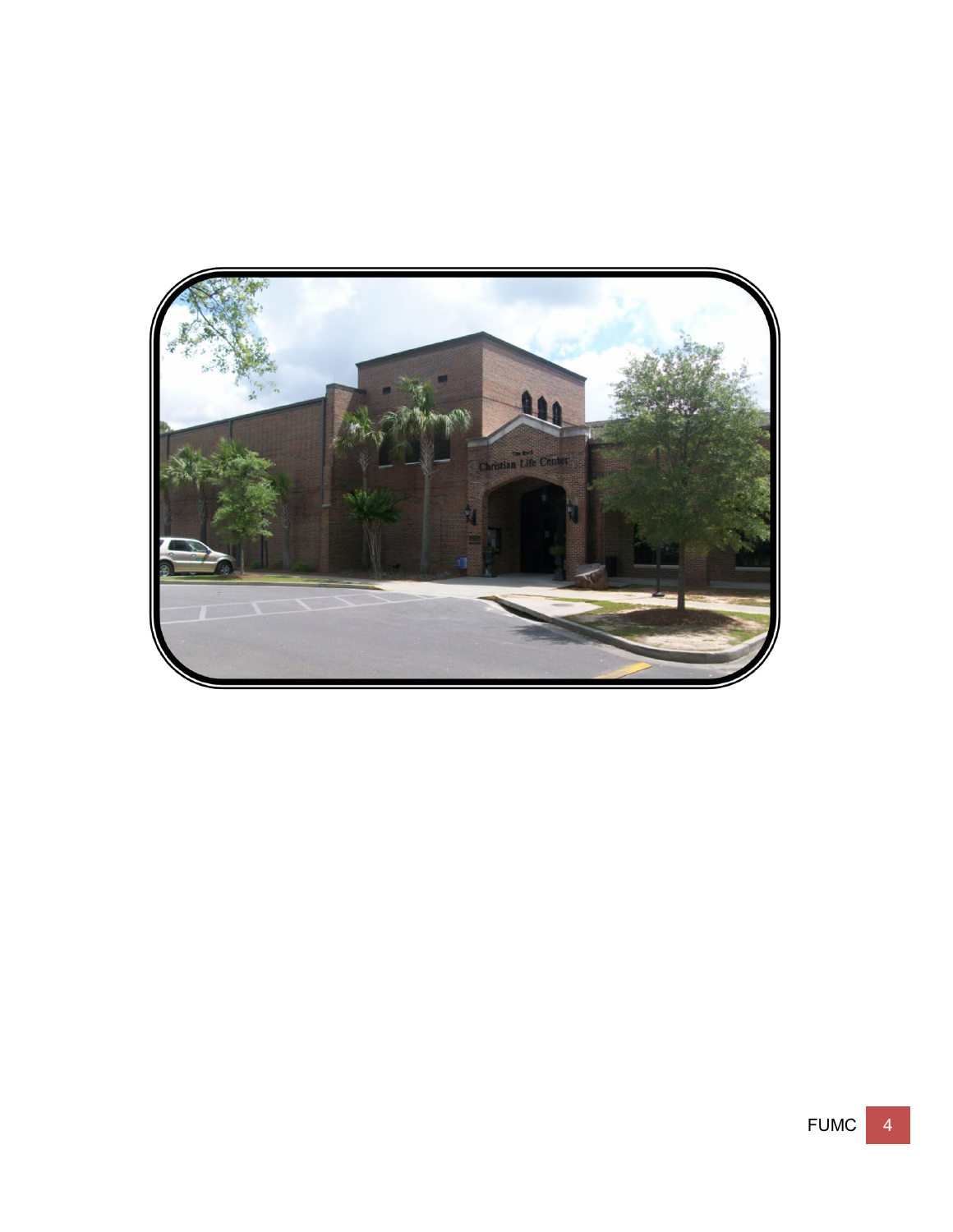# **General Information**

#### **Program Hours:**

- Monday-Tuesday 7:00am-8pm
- 
- 
- 
- Saturday-Sunday Closed
- 
- Wednesday 7:00am-5pm • Thursday 7:00am-7pm • Friday 7:00am-6pm • Holiday Closings Closed on major national holidays; see notices in FUMC publications, on the church website & signs around the CLC

*Extra Note: There will be no school-age students admitted during school hours unless accompanied by a parent/legal guardian or otherwise approved by CLC staff.*

#### **Entering & Exiting The CLC**

- Primary entrance and exit will be the main front entrance doors (these are the doors facing the sanctuary).
- The back-alley doors may be used only in the followinginstances:
	- Special Events
	- Emergencies
	- *There should be NO PARKING in the back alley on Wednesday mornings (the dumpster is emptied at some point before noon).*
- In the event of an emergency (which calls for an evacuation of the CLC) please use the nearest exit door to leave the facility. Do not use the elevator in the event of anemergency.

#### **Check In / Check Out Procedure (Registration)**

- 1. When entering / exiting the CLC (for any reason other than Sundays Wednesday Nights, Group events and Recreation Leagues), everyone must check-in / check-out at the welcome desk; membership tags are required for check in/out.
- 2. If a membership tag is lost, a replacement fee of \$5.00 will be charged.
- 3. Group leaders are asked to check in and out with the Welcome Desk staff in order to ensure that groups are accounted for and any needs are met.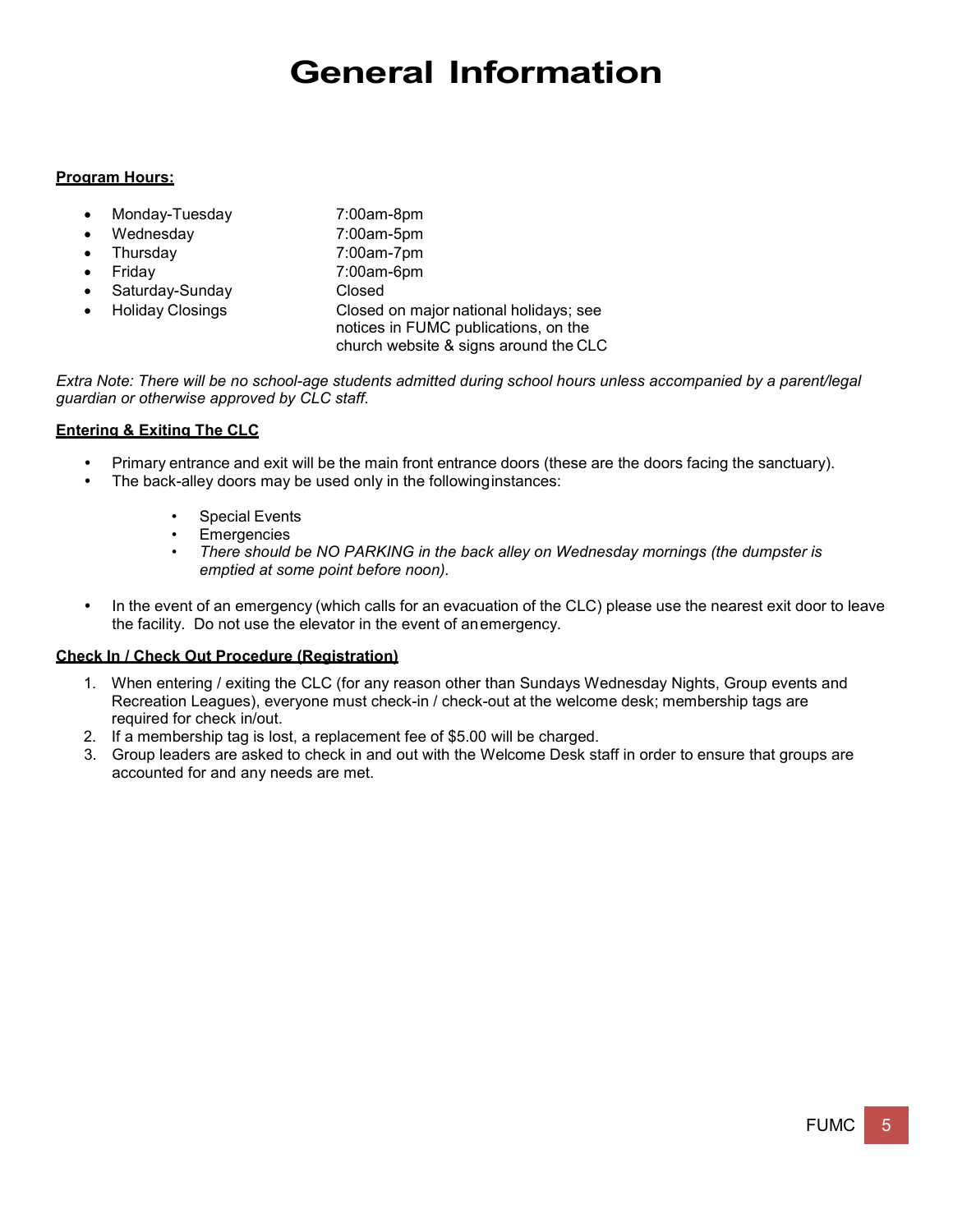# **Participation**

#### **General Information**

- 1. Participation in the CLC is open to everyone with the following area restrictions:
	- a. Fitness Room is only accessible to adults (as definedbelow)
	- b. Areas dedicated to exercise classes are only accessible to exercise participants when classes are in session.
	- c. Upstairs classrooms are only accessible to programmed classes and during special events.
- 2. Eligibility to participate will depend on the individual's willingness to abide by all policies and procedures.
- 3. All first-time guests are required to register at the welcome desk and are issued a membership tag.
- 4. Guests are required to provide legal name, birth date, home address, telephone number, email address and emergency contact information. All guest information will be confidential and will only be used in the event of an emergency. This information could be necessary for rescue squad personnel.
- 5. All participants must register their attendance by following the Check-In / Check-Out Procedures described on page 5.

### **FUMC Membership**

A participant who is considered a member has joined Fairhope United Methodist by profession of faith or transfer of membership.

### **Guests**

- 1. FUMC members are encouraged to invite guests to theCLC.
- 2. Visitors that are not members of FUMC, but are members of the CLC, will be identified as Guests.
- 3. Guests are subject to all CLC policies and procedures.

### **Visitors**

- 1. Visitors are individuals who are with outside groups, such as teams or spectators from other churches, groups, or clubs.
- 2. Visitors are the responsibility of the team or group with which theycame.
- 3. Visitors are to stay in the particular area where their group is participating and are not allowed free access to the entire CLC. Visitors will not be permitted to use the Fitness Room.
- 4. Visiting groups wishing to utilize the CLC after normal business hours must be given permission by the Recreation Minister and follow the guidelines outlined under the section labeled "CLC Reservations".
- 5. Visitors must comply with all CLC policies and procedures.

### **Fitness Room Participants**

- 1. All Fitness Room Participants must be a registered member of the CLC.
- 2. Participants must be at least 14 years old to attain membership to the Fitness Room. Participants must be at least 16 years old to utilize the Fitness Room unsupervised. Participants under the age of 16 must be supervised by an adult of age 21 or older.
- 3. Fitness Room Participants must abide by the Fitness Room Guidelines. Please see section on Fitness Center Guidelines (page 10).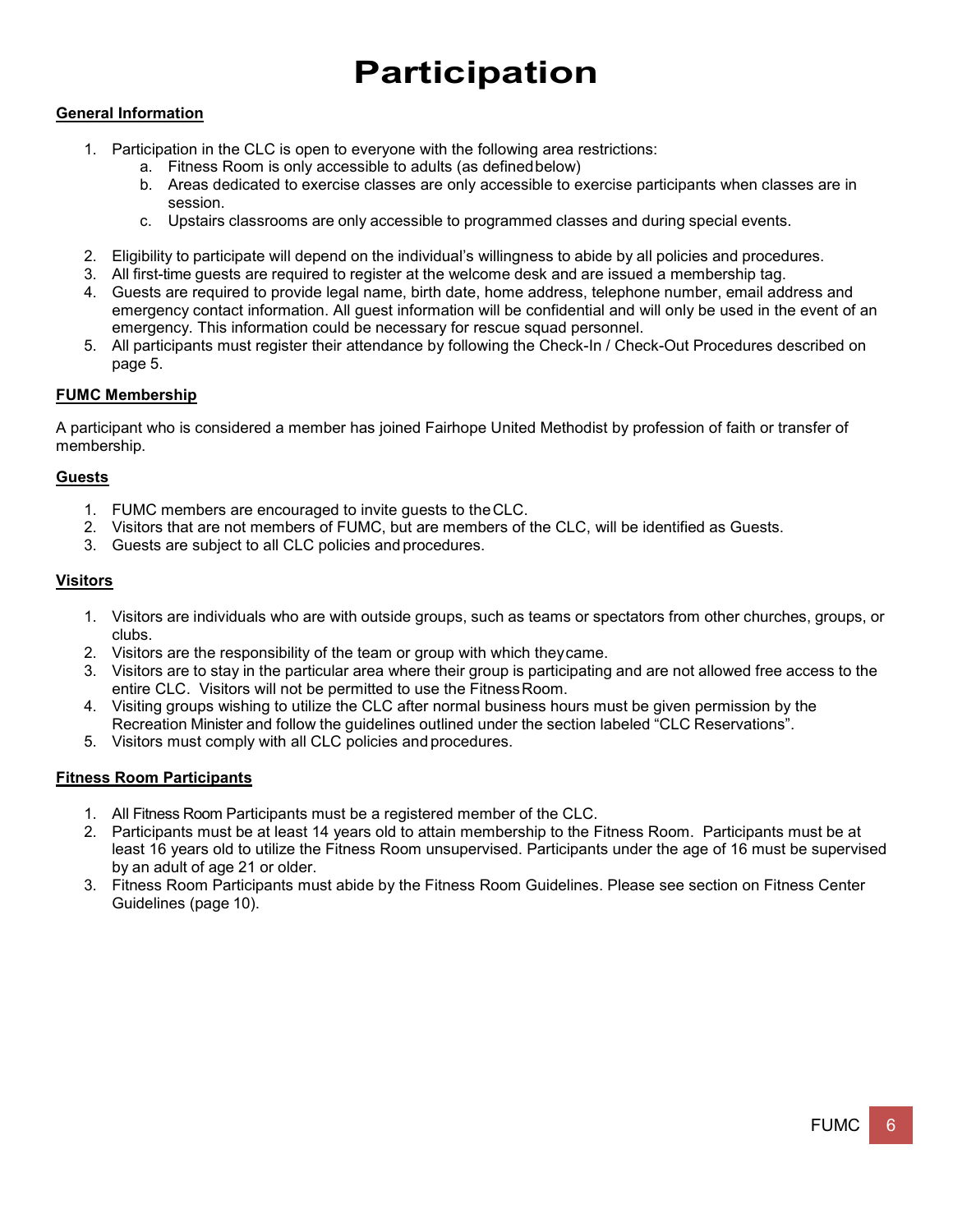#### **Fitness Class Participants**

- 1. All participants must be registered with the class instructor prior to beginning the class.
- 2. All participants (FUMC Members & Guests) must pay any required fees to the instructor of the class.
- 3. All participants must be 14 years old or older (unless otherwise designed for 13 and under).

#### **Nursery/Childcare Room Participants**

- 1. All participants must register at the Welcome Desk.
- 2. CLC participants utilizing the childcare room must directly supervise their children.
- 3. The Childcare Room is available for ages 5 and under.

#### **Seasonal League Participants**

- 1. All participants must register for leagues in the CLC Office with the assistance of the CLC staff.
- 2. Participants will pay a registration fee that will cover league entry and officials, if required. Fee must be paid prior to officially reserving a spot in the league.
- 3. Participants/Teams must be good representatives of FUMC (or their church) by their conduct, attitude, and dress.
- 4. Coaches will assume the responsibility for spiritual development of each player and for the group's behavior.
- 5. Participants must comply with all CLC policies andprocedures.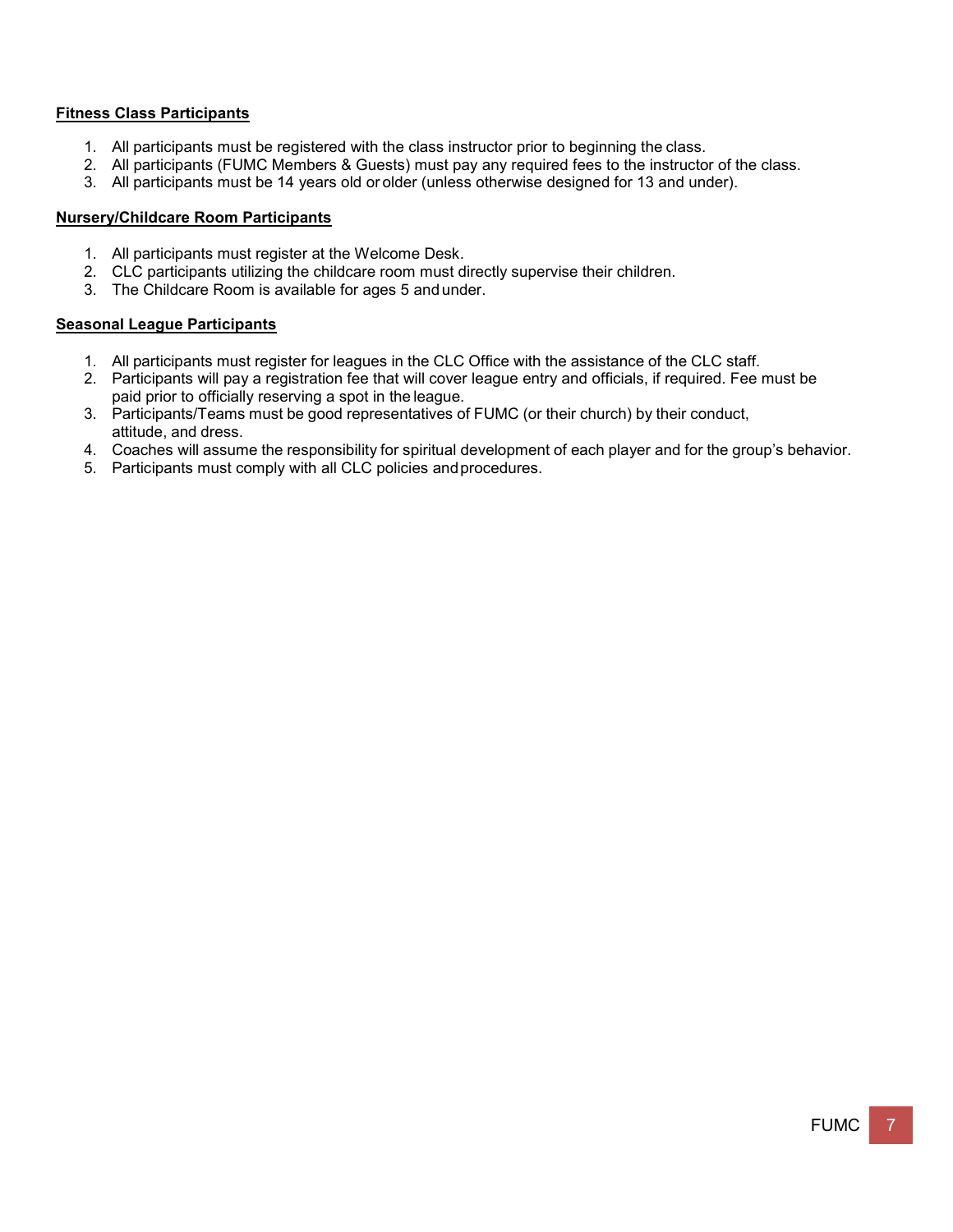# **Facilities&Equipment**

#### **CLC Office**

- 1. The CLC Office and Welcome Desk areas is a specialized area. Only FUMC staff are allowed in theseareas.
- 2. CLC Office hours are as follows:

|               |             | CLC OFFICE HOURS      |            |
|---------------|-------------|-----------------------|------------|
|               | <b>OPEN</b> | <b>CLOSEDFORLUNCH</b> | CLOSE      |
| <b>MONDAY</b> | $10:00$ AM  | $1:00$ PM – $2:00$ PM | 4:00 PM    |
| TUESDAY       | $9:30$ AM   | $1:00$ PM $- 2:00$ PM | 4:00 PM    |
| WEDNESDAY     | $10:00$ AM  | $1:00$ PM $- 2:00$ PM | $3:00$ PM  |
| THURSDAY      | 10:00 AM    | $1:00$ PM $- 2:00$ PM | 4:00 PM    |
| FRIDAY        | 9:30 AM     |                       | $12:00$ PM |
| SATURDAY      | CLOSED      |                       |            |
| SUNDAY        | CLOSED      |                       |            |

- 3. The CLC Welcome Desk is the "hub" of the entire CLC and is our primary information area. Questions concerning programs, facilities, or equipment can be answered in thisarea.
- 4. The welcome desk (separate from the CLC Office) is located at our primary entrance (east doors). Upon entering the CLC, everyone must sign-in at the welcome desk…and upon exiting the CLC, everyone must signout at the welcome desk.
- 5. Equipment must be issued from the CLC Welcome Desk.
- 6. First Aid supplies will be stored at the CLC Office. NO medications of any kind will be administered.

#### **Equipment Available At The CLC Office**

- 1. Lap Counters for the track.
- 2. Keys for the lockers (day use only)-no items may be left overnight in lockers. Any items left will be collected each night and donated.
- 3. General recreation equipment for the game room, gym, and pickleball courts.
- 4. First Aid

*Note regarding equipment use: Equipment must be used for its intended purpose. Individuals or groups must pay for replacement of damaged, lost or destroyed equipment due to neglect or careless play. Arrangements for payment will be made with the Director of Recreation.*

#### **Snack Areas**

- 1. Food and drink are to stay in the designated snack areas located at the following:
	- a. Area next to café on the first floor (Game Room).
	- b. Area next to café on the second floor (Loft One).
- 2. Tables and chairs located in the snack areas are not to be removed. Tables and chairs are to be used for their designated purposes.
- 3. Clean-up is required upon using either of the snack areas.

#### **Kitchen**

- 1. Kitchen equipment and supplies are to remain in the kitchen at alltimes.
- 2. Clean up your mess. Large groups must take out their trash and replace trash can liners.
- 3. All kitchen equipment must be cleaned and returned to its properplace.
- 4. Ice scoops must be returned to the counter next to the ice machine. Do not leave scoops in ice machine.
- 5. Damaged kitchen equipment must be reported to the recreation office.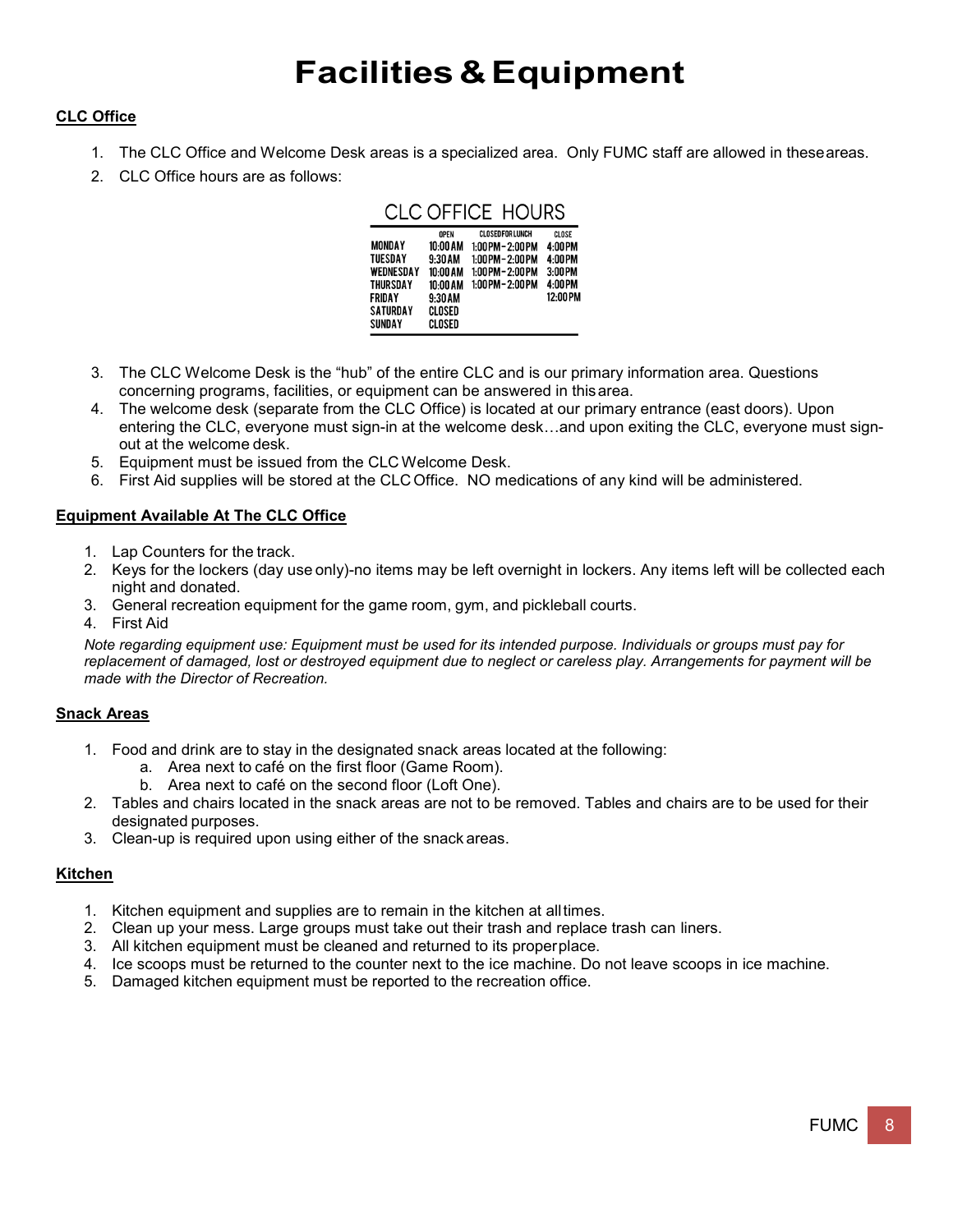#### **Parlor**

- 1. This room is designated for programmed eventsonly.
- 2. Food and drink are allowed for programmedevents.
- 3. Furniture located in the parlor is not to be removed. Furniture is to be used for their designated purposes.
- 4. A parlor reservation does not guarantee a complete closure of CLC programming. Please see section on CLC Reservations (page 11)
- 5. Groups/Individuals should contact the CLC Office to reserve thisarea.

#### **Game Room**

- 1. Food and drink are permitted in this area.
- 2. Table game equipment is to be checked out at the CLCOffice.
- 3. Please respect those persons around you while playing in the gameroom.
- 4. All game room equipment must be treated with respect as if it were your own.
- 5. Equipment must be used for its intended purpose. No sitting, leaning, or standing on game tables. Participants are responsible for damaged or lost equipment and must replace equipment.
- 6. If equipment is not being used properly, it will be the right of the recreation staff to revoke game room equipment privileges from individuals. Possible removal and/or restriction from the game room may accompany this action.
- 7. Furniture located in the Game Room area is not to be moved or removed. Furniture is to be used for their designated purposes.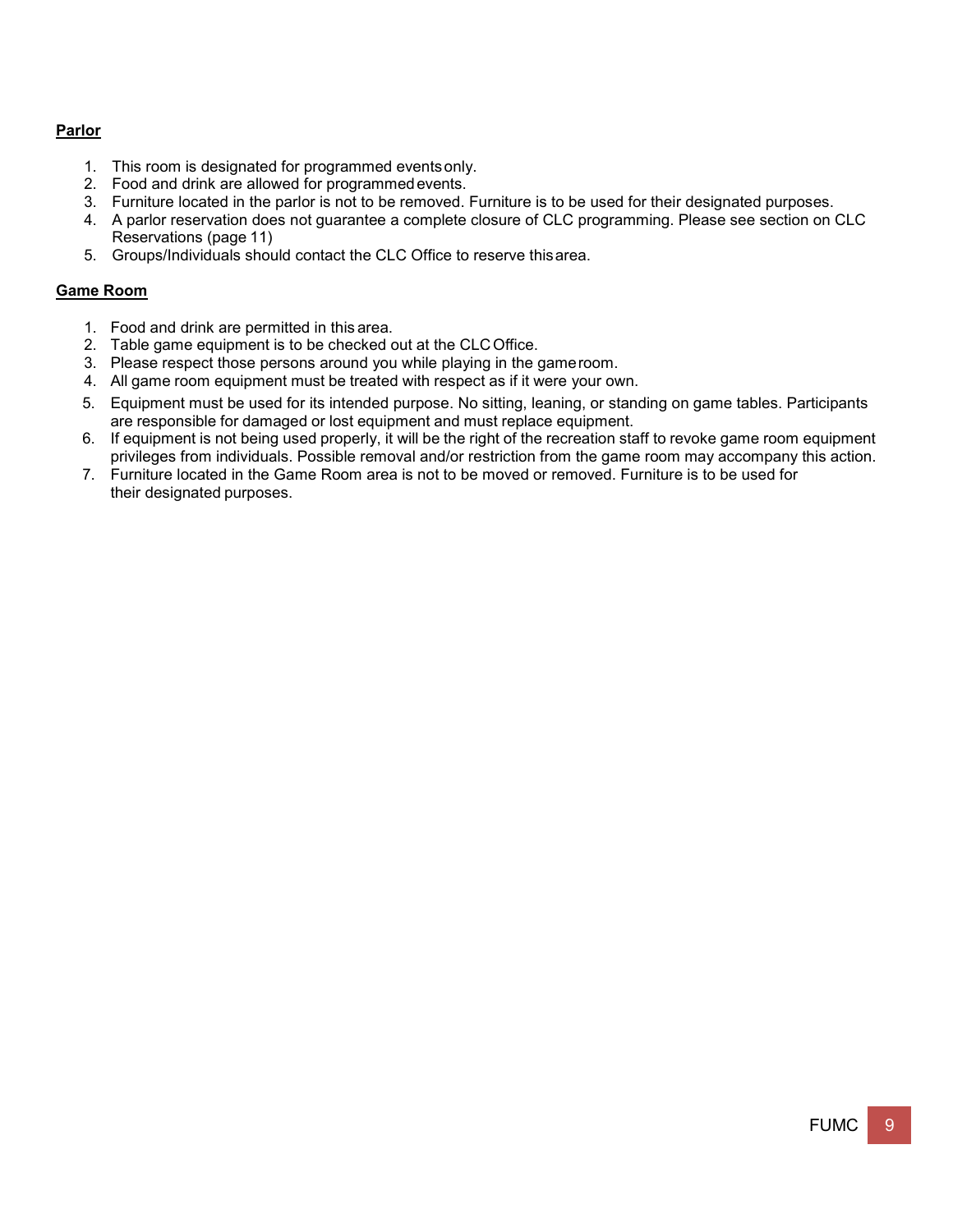#### **Fitness Room**

- 1. Children under 14 years old are not allowed in the Fitness Room at anytime.
- 2. An adult of age 21 or older must supervise anyone 14-15 yearsold.
- 3. Participants under the age of 16 are not allowed to use the freeweights.
- 4. While not required, it is **STRONGLY** suggested that participants see a physician prior to working out in the Fitness Room.
- 5. Return weights to the racks.
- 6. Please do not drop/bang free weights or machineweights.
- 7. Weight plates should never be leaned against wall/mirrors in the free weight area.
- 8. Please report any damaged or malfunctioning equipment to the CLCstaff.
- 9. Be sure you have signed in at the welcome desk.
- 10. Do not share your membership card with anyone else.
- 11. Place clothes and gym bags in lockers located in locker room. Do not leave valuables unattended.
- 12. Keys for the lockers are available at the CLC Welcome Desk we will require your keys for collateral. Lockers are for day use only.
- 13. Wipe down equipment when finished, "gym wipes" are provided in thisarea.
- 14. First come First served on the fitnessequipment.
- 15. Do not occupy equipment between exercises or sets.
- 16. Limit use of cardiovascular equipment to 30 minutes when others are clearly waiting.
- 17. Modest clothing as stated in the Dress & Behavior section (page 12) is required at all times.
- 18. Athletic shoes must be worn at all times. No "open-toed" shoes areallowed.
- 19. TV remote controls will be available in this area. Please return these to their proper areas when finished using them.
- **20. Only water bottles with closing lids are allowed in the Fitness Room. No other food, drink, or gum allowed.**
- **21. Failure to adhere to these policies could result in forfeiture of membership.**

#### **Walking / Jogging Track**

- 1. All traffic will flow in one direction. Traffic will flow clockwise Monday, Wednesday & Friday, counter clockwise Tuesday & Thursday.
- 2. The rail side of the track is for walking. The wall side of the track is for jogging.
- 3. Individuals who are using strollers must use the rail side of the track and should be sensitive to joggers. At busy or peak times of the day, strollers are not permitted on the track. This will be at the discretion of the CLC staff.
- 4. Fellowship and conversation between walkers is encouraged. However, for the courtesy of others, please only walk in groups of two. Please do not walk side by side as a group of three as this may make it difficult for others to pass.
- 5. Sitting on or leaning over the railing or spectating is prohibited at alltimes.
- 6. Recreation equipment is not allowed on the track.
- 7. Absolutely nothing may be thrown to or from the track.
- 8. Only water bottles with closing lids are allowed in the Track area. No food, drink or gum is allowed on the track.
- 9. This is a conditioning track and no racing is permitted, but consideration should be given to faster walkers and joggers who wish to pass.
- 10. Children under the  $6<sup>th</sup>$  grade are not allowed on the track at any time unless accompanied and clearly supervised by an adult.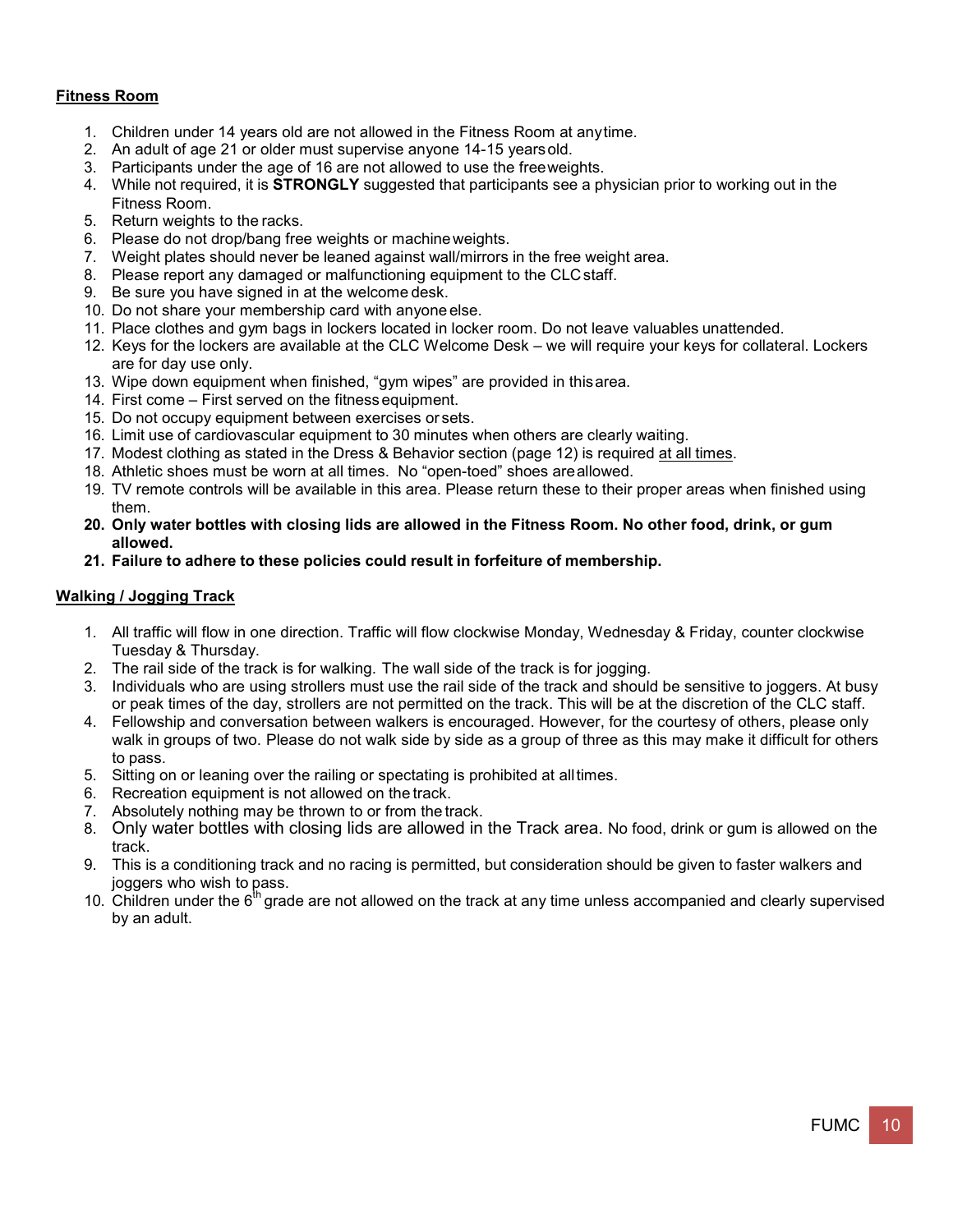#### **Adult Locker Rooms**

- 1. For safety reasons, it is especially important that under-aged children be closely supervised by their responsible adult while in this area.
- 2. Lockers are available for day use. Keys are available at the CLC Office. No personal locks may be used. CLC staff will remove any personal locks left on lockers overnight and items found will be placed in the lost and found.
- 3. Any changing of clothing should be done in the shower areas with the door closed.
- 4. Check with CLC Staff for shower availability. Shower times vary based on daily programming schedules.
- 5. Participants should NOT leave valuables in an unsecured locker. The CLC is not responsible for lost, stolen, or damaged property.
- 6. Food, drinks, and gum are not allowed.
- 7. No horseplay allowed.
- 8. Please clean up after yourself. Clean any makeup or personal care products from the counter areas. Toiletries left in the locker room will be disposed of by CLCstaff.

#### **Gym**

- 1. Programmed activities will be given priority. For detailed gym schedule inquire at the CLC Office.
- 2. ALL Gym activities must be booked through the CLC Office, including Open Gym.
- 3. Only participants wearing tennis or rubber soled shoes will be allowed on the gym floor for recreation.
- 4. Modest clothing as stated in the Dress & Behavior section (page 12) is required at all times.
- 5. Gym equipment will be set up and operated by CLC staff or authorized personnel only, unless specific permission is granted otherwise.
- 6. No dunking allowed on any goals. Participants must not hang from goals.
- 7. Food, drinks, and gum are not allowed on the gym floor except forwater with lids.
- 8. Absolutely nothing may be thrown from the gym floor to the walking / jogging track above or the track to the floor.
- 9. Personal equipment should be clearly marked. The CLC is not responsible for lost, stolen, or damaged property.

#### **Pickleball Courts**

- 1. Reservations for the Pickleball court can be made at least 24 hours in advance by calling the CLC office.
- 2. Reservations are for one-hour periods only. Back to back reservations may be allowed depending upon availability.
- 3. Pickleball equipment must be checked out and set up by participants.
- 4. Only participants wearing tennis or rubber soled shoes will be allowed on thecourts.
- 5. Racquets and balls are available at the CLC Office we will require your keys for collateral.
- **6. NO SLAMMING OR THROWING OF RACQUETS ON THE FLOOR ORWALLS!**
- 7. Children under the  $6<sup>th</sup>$  grade must be accompanied by an adult while on the courts.

#### **Tot Room**

- 1. This area is exclusively designed for children ages 2-5 yearsold.
- 2. Programmed childcare will be given priority over freeplay.
- 3. Groups and individuals using the area will be responsible for cleaning up after use.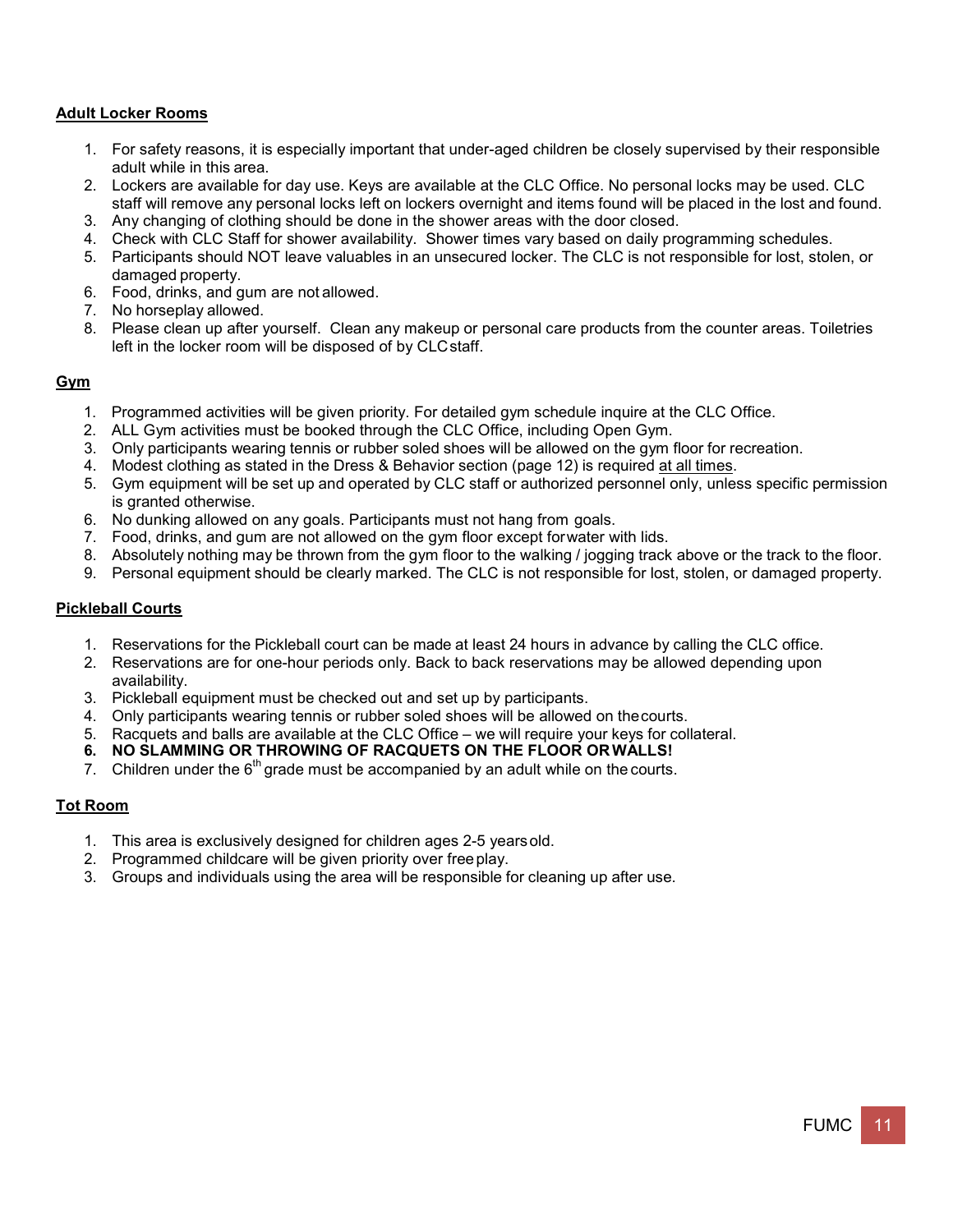#### **Classrooms**

- 1. Classrooms may be reserved for various activities / meetings / trainings. Please see section on scheduling procedures (page 11).
- 2. All areas are to be cleaned after use.

#### **Storage Areas**

- 1. The storage areas are closed and off limits at all times. No one is to enter the storage area without first having obtained permission from the CLC staff.
- 2. No individuals/groups may store items in any storage room unless permission is given by the Minister of Recreation.

#### **Fellowship Hall**

- 1. Reservations for the Fellowship Hall can be made at least 24 hours in advance by calling the CLC office.
- 2. This room is designated for programmed eventsonly.
- 3. Food and drink are allowed for programmedevents.
- 4. Tables and chairs located in the Fellowship Hall are not to be removed.
- 5. A Fellowship Hall reservation does not guarantee a complete closure of CLC programming. Please see section on CLC Reservations (page 11)
- 6. Groups/Individuals should contact the CLC Office to reserve thisarea.
- 7. Recreation equipment is not allowed in the Fellowship Hall.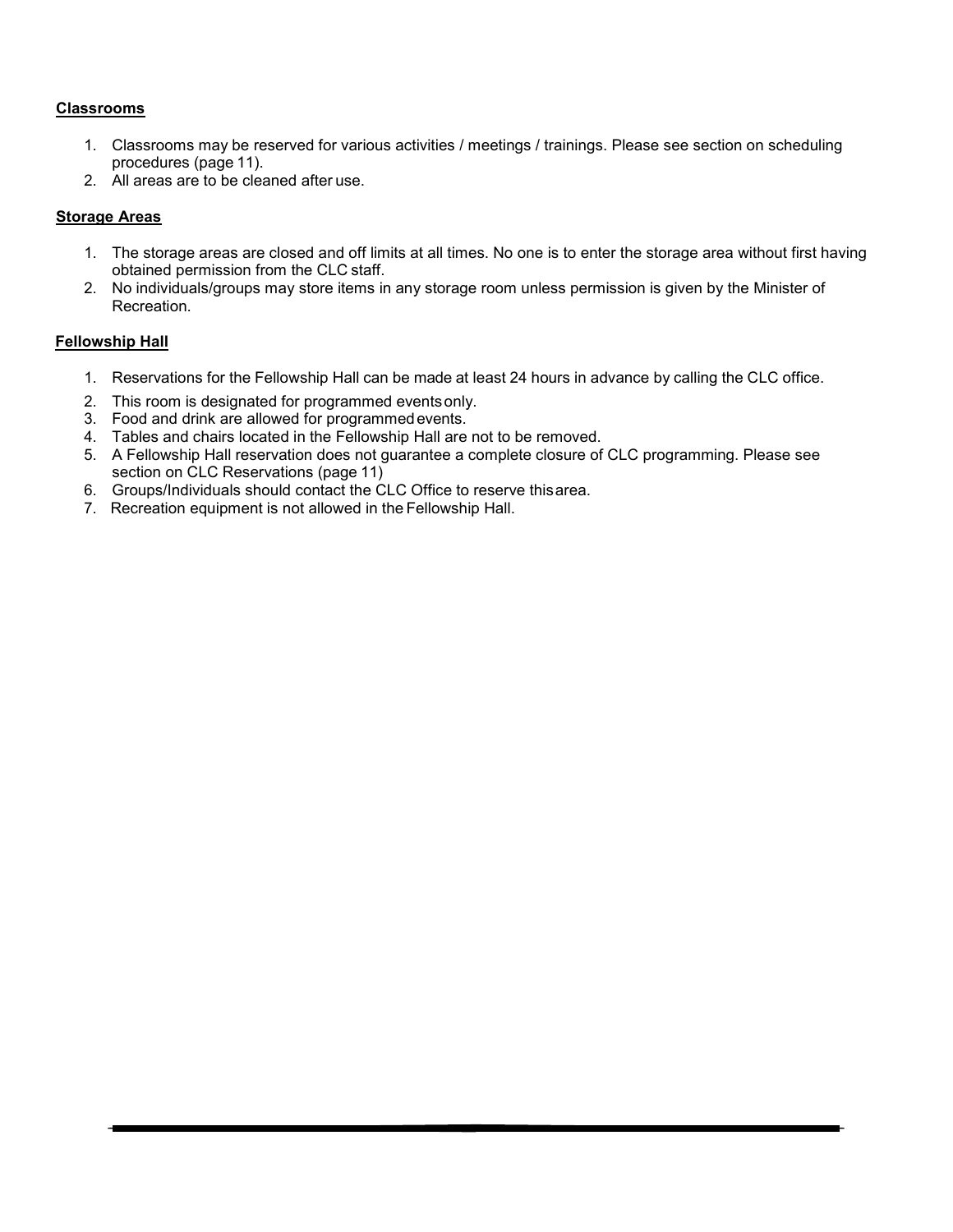# **Reservations & Scheduling**

### <span id="page-12-0"></span>**CLC Reservations**

- 1. FUMC groups and outside groups may request to reserve specific areas of the CLC with the CLC Administrative Assistant through the CLC Office. All reservations will be coordinated with the existing church schedule.
- 2. Each group must have a **contact person** or coordinator who handles the appropriate forms, fees, and ensures that the policies and guidelines are followed.
- 3. A copy of the organization's Certificate of Insurance is required by FUMC. This document will be required before confirmation of reservation. In the event of a personal reservation separate from an organization, it is required that the group sign the CLC liability waiver upon confirmation.
- 4. Requests for reservations by FUMC or outside groups (completed and signed rental reservation form) must be submitted for evaluation and approval by the Minister of Recreation. Upon approval, the deposit fee and completed agreement is required before confirmation ofreservation.
- 5. For rentals under \$200, a deposit of \$50.00 is required to secure the date and space in the CLC. For rentals of \$200 or more, a deposit of half of the total cost is required to secure the date and space. **If a deposit is not paid, the CLC reserves the right to give priority to another event on the same date/time requested with a paid deposit.**
- 6. **Deposits must be paid within 10 business days after a Rental Request Form is submitted to secure the event.**
- 7. All deposits paid will be considered part of the total rental fees.
- **8. The balance of the rental fees must be paid no later than two weeks prior to the event.**
- 9. In the event of a reservation cancellation, please inform the CLC Office as soon as possible.
- 10. Event cancellation policy:
	- 60 DAYS PRIOR TO EVENT: deposits/rental fees will be refunded IN FULL
	- 30 DAYS PRIOR TO EVENT: 50 PERCENT of deposits/rental fees will be refunded
	- 7 DAYS OR LESS PRIOR TO EVENT: registration fees will NOT BE REFUNDED
- 11. Reservations made during regular operating hours do not guarantee exclusive use of the CLC.
- 12. All programs or usage of the CLC requires the presence of an FUMC staffmenter.
- *13.* Groups/ persons making reservations are responsible for the programming and equipment needs for their particular event*. CLC staff will be happy to work with groups in providing suggestions for planning functions.*
- 14. Groups/Individuals must ONLY use the areas that have been rented for their event.
- 15. Staff persons with designated supply/equipment storage should return all of their equipment to its appropriate space. Please DO NOT stack material in areas that are not designated.
- 16. All CLC equipment and furniture must be utilized in the nature that it was designed. All furniture must be picked up when moved. Do not drag on the floors.
- 17. Do not nail anything to walls, or areas surrounding the stage. We suggest using 3M hooks for hanging items. They come in various sizes and are easily removable without damaging wall surfaces.
- 18. Only use painter's tape to hang lighter items on the walls.
- 19. Do not use duct tape for anything. Duct tape is not easily removable, generally leaves a residue and pulls paint and other coverings from floors and walls. If you are taping cords/wires on the floor, please only use a 2" painter's tape.
- 20. In general, if something will likely leave permanent damage to a wall or any other surface, please use an alternative plan or seek CLC staff advice for a suggested alternative.
- 21. Promptly removing all decorations and materials is required at the end of the meeting or event.
- 22. No group or instructor may leave any items in the building overnight.
- 23. The group or organization is responsible for seeing that the area of the CLC that was used is clean and trash emptied before they leave. For large events, a separate cleaning fee will be added to overall cost of rental.
- 24. All groups must have adequate supervision. Each group must have a ratio of one adult (age 21 or older) to every ten youth / children.
- 25. Each group will be held responsible for any damage to the building or equipment while being used by the group.
- 26. All groups will be subject to all CLC policies and procedures, specifically taking note of the guidelines outlined for the area they use.
- 27. All reservations will have a three (3) hour maximum time limit unless otherwise stated by CLC staff.
- 28. Requests for specific equipment must be made in advance (denoted on the submitted reservation form).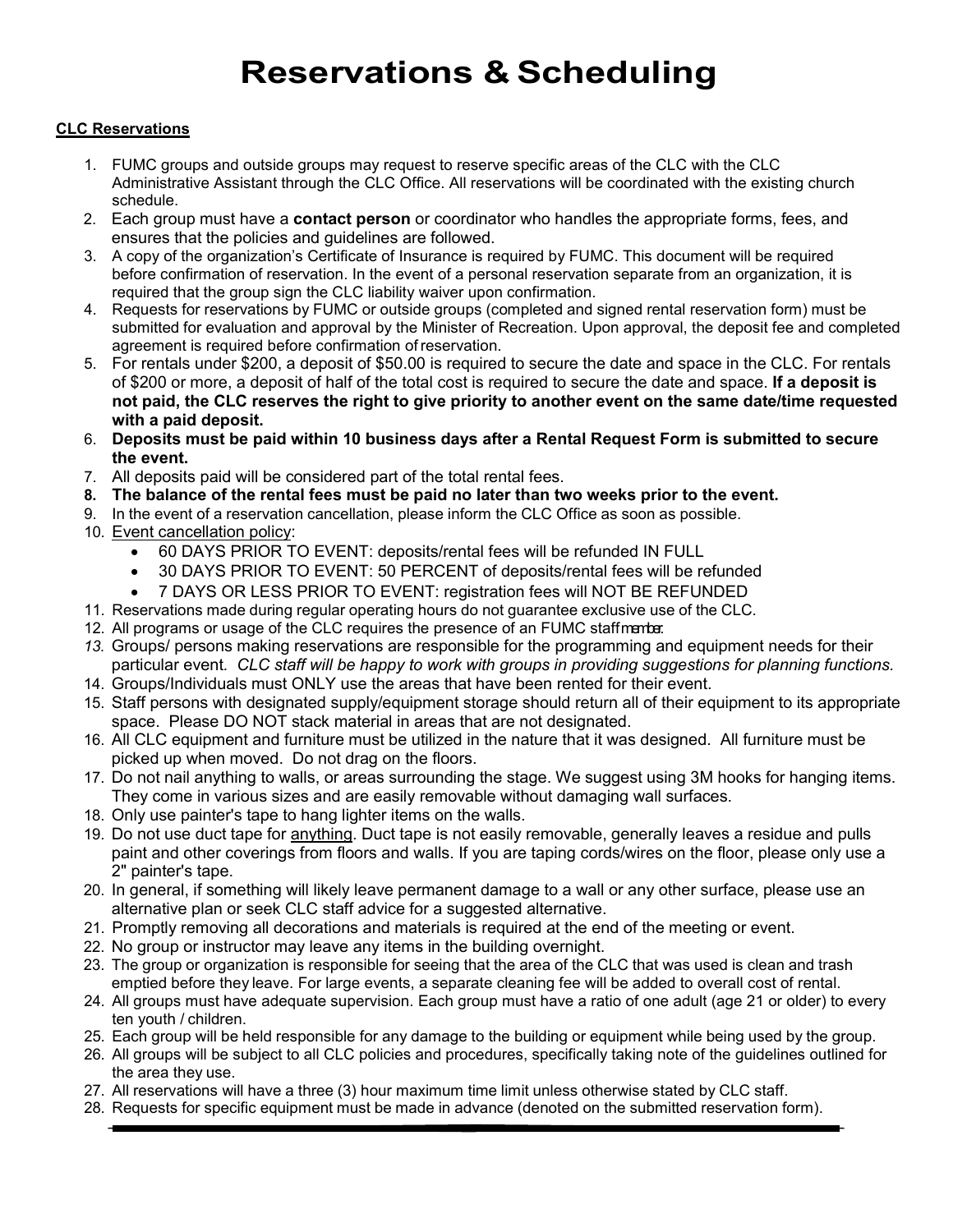- 29. The following areas of the CLC are available for reservation, separately or in conjunction:
	- a. Gym
	- b. Game Room c. Lofts
	- d. Parlor
	- e. Tot Room
- f. Kitchen
- g. The Attic
- h. Classrooms
- i. Fellowship Hall
- j. Fitness Room

*Note: Groups must comply with area regulations for the specific areas as well as entire CLC policies and procedures.*

30. The usage fees for reservations are listed in the Rental Fees booklet.

### **Supervision of Groups and Attendees**

The group contact/coordinator is responsible for maintaining proper conduct in the CLC and the surrounding campus.

All groups meeting in the CLC must ensure that the attendees and their guests remain with the group at all times and use only the rooms that are reserved for the meeting or event.

- During normal CLC operating hours, noise levels should be held to a minimum in order to reduce interference with the activities of other groups using the adjacent areas.
- Any music that is played for an event, whether through a DJ or otherwise, should be appropriate for a church setting. Music should not include any foul, lewd or inappropriate language at any time. Any music deemed inappropriate by church staff will be directed to cease immediately.
- $\div$  Be mindful of all guidelines and conduct at all times.

*Group coordinators must review and comply with Fairhope United Methodist Church's Youth and Child Protection policy. Coordinators must abide by the child to adult ratio standards.*

**Failure to comply with any CLC Policies and Guidelines can result in future usage being denied.**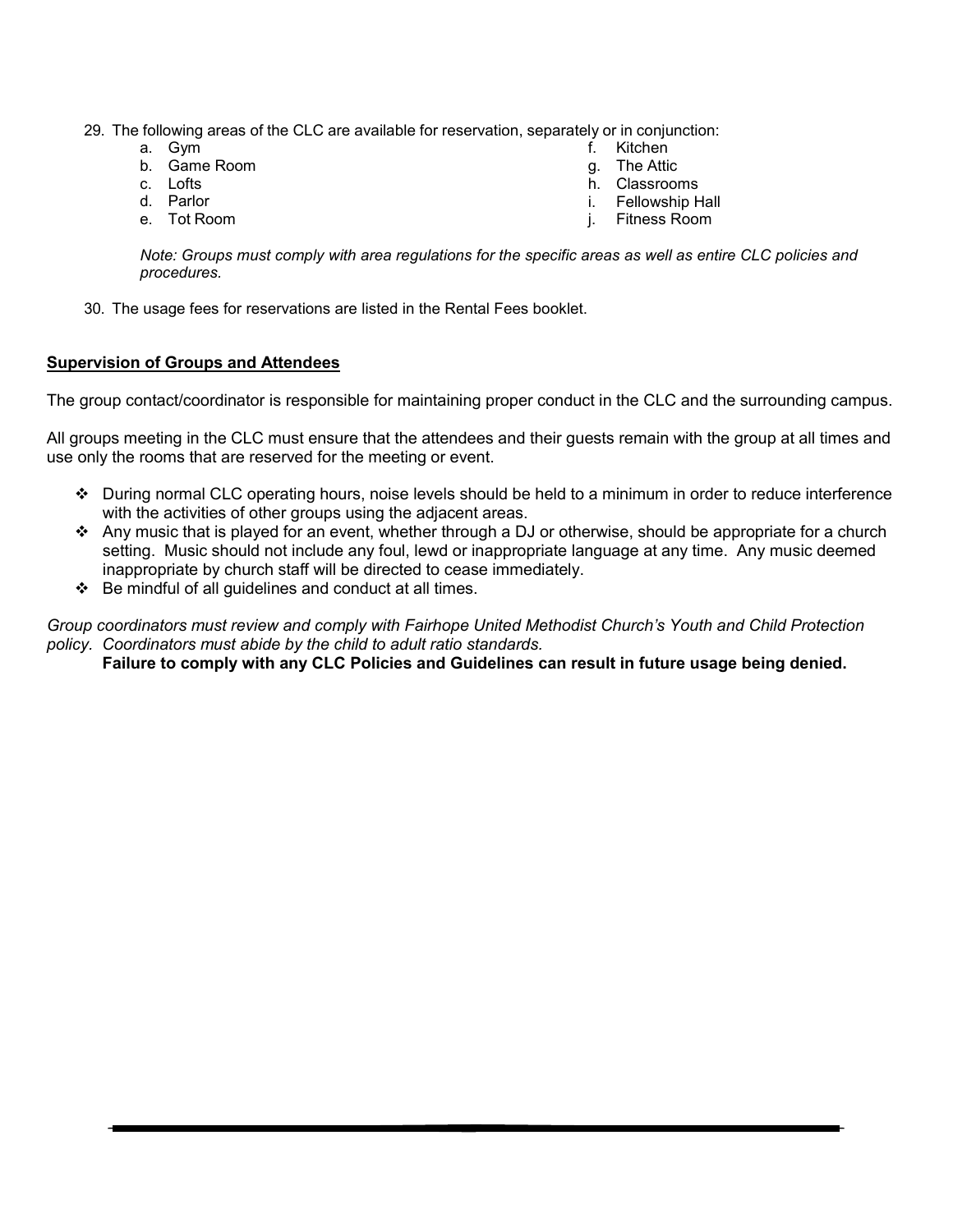# **Ethics & Liability**

#### **Dress & Behavior**

- 1. The CLC is used to glorify God and influence people for Jesus Christ. The programs and activities of the CLC are a ministry of Fairhope United Methodist Church to the body of Christ and others in our community. Participants should exhibit the character and values of Jesus Christ. Therefore, our speech, dress, and conduct should be an encouragement to those around us and never a hindrance or stumblingblock.
- 2. Clothing: Appropriate clothing must be worn at all times. Appropriate shirts include shirts and tanks which have no inappropriate messages or logos that could be considered offensive. Shorts should be appropriate in length. Clothing with obscene or suggestive language will not be permitted. FUMC staff reserve the right to determine inappropriate clothing and request that articles be changed if necessary. Failure to do so may result in expulsion from the building.
- 3. Speech: We should seek to encourage one another. Degrading or negative remarks is not acceptable behavior. Profanity will not be tolerated.
- 4. Public display of affection is not acceptable behavior in theCLC.
- 5. Soliciting or pandering is NOT ALLOWED on campus at any time.

#### **Prohibited Items**

- 1. These items are not allowed in the CLC: tobacco in any form, anything considered a weapon, any alcoholic beverage, controlled substances, or anything that would detract from a safe, Christian atmosphere.
- 2. Animals are not to be brought into the CLC unless otherwise stated by CLC staff. Dogs used in assistance of a disability will be permitted. Service animals must be leashed and maintained by the owner.

#### **Discipline**

- 1. Willful violation of any policies or guidelines could lead to loss of eligibility to participate in the CLC or the forfeiture of any deposit towards building rental. Any required monies through a current CLC contract will remain payable in full.
- 2. Infractions will be handled as follows:
	- a. First Infraction: Warning and explanation of regulations.
	- b. Second Infraction: Second warning and reminder of regulations. Notification to parents (if a minor)<br>C. Third Infraction: Che month
	- One month's suspension and parent conference (if a minor)
- 3. A major infraction or minor infractions reaching stage three (3) will result in a written report turned in to the Minister of Recreation and/or immediate suspension by CLC staff in proxy for the Minister of Recreation. Parental notification for minor children will take place.
- 4. Anyone who is suspected of being under the influence of alcohol or drugs will be asked to leave the CLC immediately.
- 5. The Minister of Recreation and CLC staff will be responsible for the enforcement and interpretation of all policies and procedures of the CLC.
- 6. Any situations not specifically covered in this list of policies will be acted upon if and when the need arise, at the discretion of the Minister of Recreation and/or CLCstaff.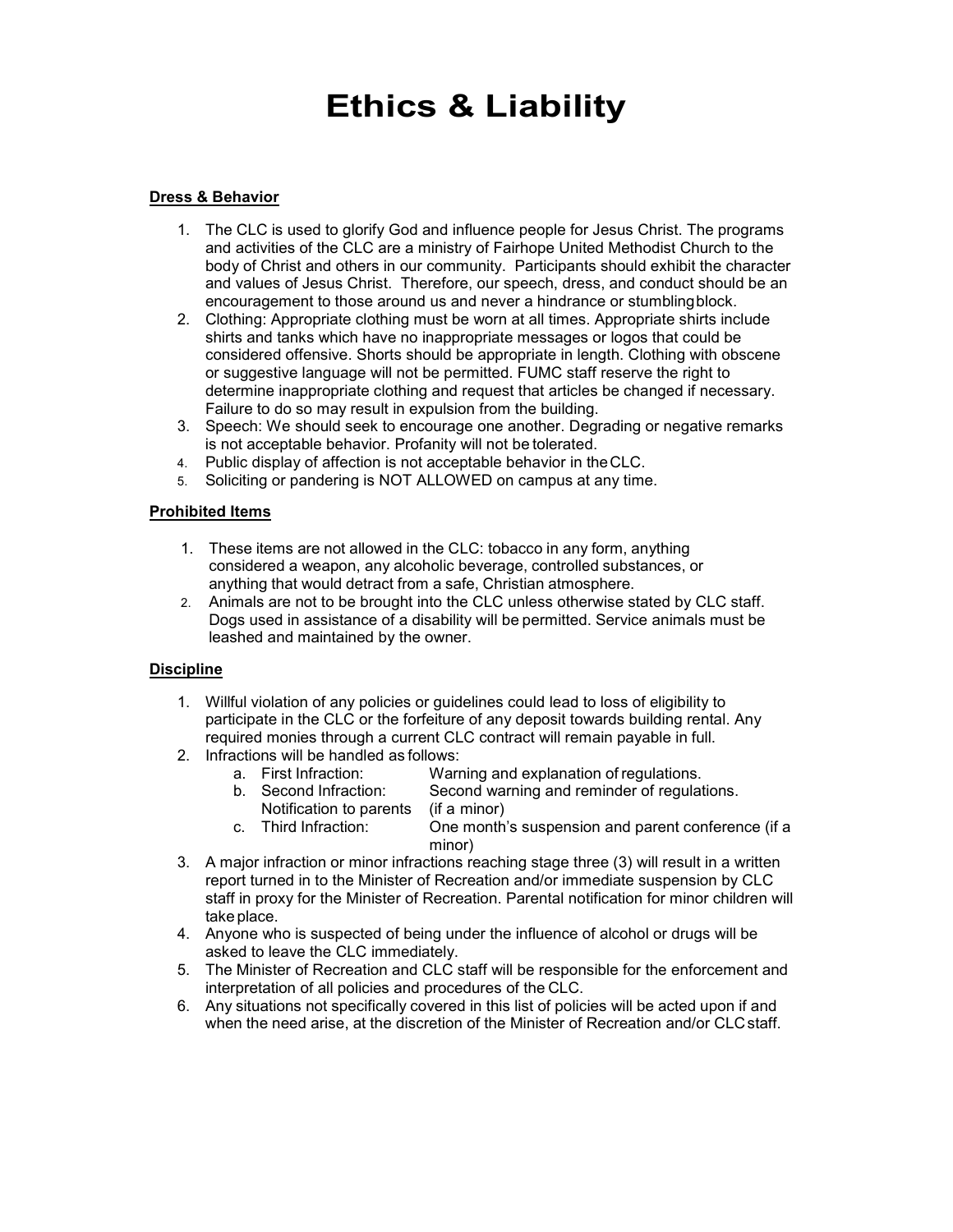#### **Liability**

- 1. The use of the CLC facilities and all its equipment will be at the risk of the participant.
- 2. Fairhope United Methodist Church does not assume liability or responsibility for the health of or any injury to the user of the facility.
- 3. Fairhope United Methodist Church does not make any express or implied warranty of the premises, the equipment, machinery, fixtures or furniture. Without limiting the foregoing, FUMC makes no implied warranty of merchantability or implied warranty of fitness for a particular purpose.
- 4. Fairhope United Methodist Church will not be liable for personal property brought into the CLC. Lost and Found is located at the CLC Main Office. Lost items will be returned to the owner when requested and properly identified. Periodically, lost and found items will be discarded or donated tocharity.
- 5. Participants are encouraged to consult their physician before participating in any physical activity offered at the CLC.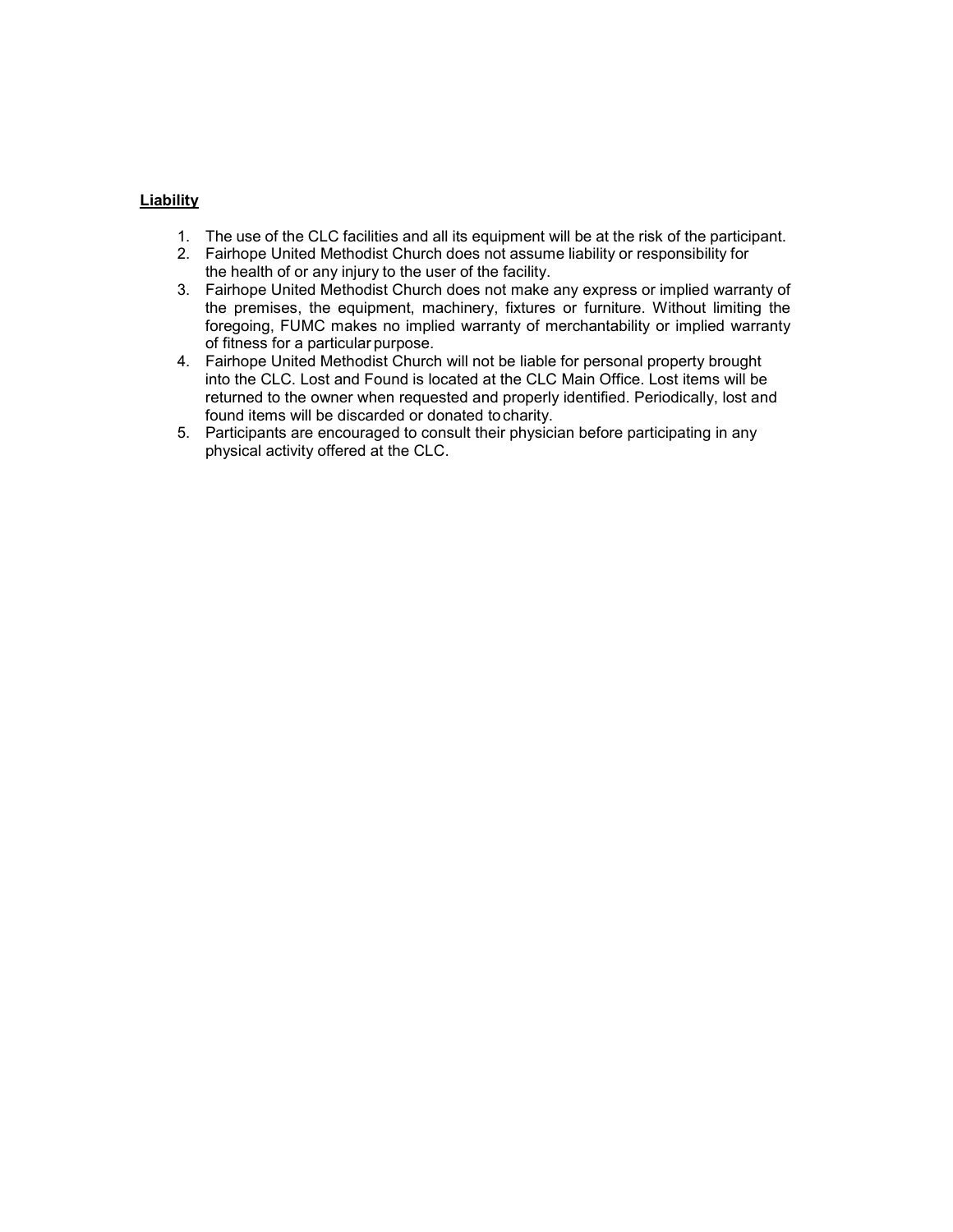# **Rental Fees**

| <b>Rooms Available for Rent</b>                                                                                                                                                                                                                                                                                                                                                                                                                                                                                                                                    | <b>Fees</b>                                                                                                                                                                                                                                                                                            |                                                                                                                                                                                                                                             |
|--------------------------------------------------------------------------------------------------------------------------------------------------------------------------------------------------------------------------------------------------------------------------------------------------------------------------------------------------------------------------------------------------------------------------------------------------------------------------------------------------------------------------------------------------------------------|--------------------------------------------------------------------------------------------------------------------------------------------------------------------------------------------------------------------------------------------------------------------------------------------------------|---------------------------------------------------------------------------------------------------------------------------------------------------------------------------------------------------------------------------------------------|
|                                                                                                                                                                                                                                                                                                                                                                                                                                                                                                                                                                    | <b>Gym/Auditorium</b>                                                                                                                                                                                                                                                                                  |                                                                                                                                                                                                                                             |
| This is the largest room at the CLC. The multi-purpose floor<br>contains a high school regulation sized basketball court (84' x<br>50'), as well as regulation lines and post inserts for one or two<br>volleyball courts.<br>An elevated stage area is available in the Gym offering<br>auditorium style use for large gatherings such as dance recitals,<br>pageants, concerts, banquets and conventions.<br>equipped with two large screens for projection and an excellent<br>sound system for recorded or live audio. Stage lighting is also<br>available.    | \$425.00 per day during<br>regular CLC operating<br>hours plus \$25.00 per hour<br>for each hour used other<br>than regular operating<br>hours.<br>Additional setup fees are<br>required for rental.                                                                                                   |                                                                                                                                                                                                                                             |
| The Gym/Auditorium can seat approximately 500 people<br>auditorium style and 300 banquet style. If rental chairs are<br>utilized, seating could be 900-1000 people. Rental chairs are<br>the responsibility and expense of the renter.                                                                                                                                                                                                                                                                                                                             | Please see Additional Fees<br>section on page 18.                                                                                                                                                                                                                                                      |                                                                                                                                                                                                                                             |
| <b>Fellowship Hall</b><br>The Fellowship Hall is the second largest room at the CLC and<br>is generally used for large meetings and banquet events. There<br>is a stage area, with a large screen for projection. Wireless<br>projection is available. The Fellowship Hall is equipped for DVD<br>video and cable television presentations, as well as voice and<br>music audio options.<br>There is a commercial kitchen adjoining the Fellowship Hall that<br>may also be rented for preparation and cooking meals or as a<br>holding station for catered meals. | \$175.00 for 2 hours,<br>\$200.00 for 3 hours,<br>\$225.00 for 4 hours,<br>\$250.00 for 5 hours, etc.<br>ALL rental blocks include<br>time needed for decorating,<br>and cleanup/break-down.<br>Additional setup fees are<br>required for rental. Please<br>see Additional Fees section<br>on page 18. |                                                                                                                                                                                                                                             |
| <b>Main Kitchen</b><br>The Main Kitchen may be rented separately or combined with<br>another room for food storage or preparation for events.<br>The Main Kitchen is divided into two sections, one for<br>preparation/storage and one for cooking.<br><b>The</b><br>Main<br>Kitchen offers commercial grade equipment,<br>including:                                                                                                                                                                                                                              | For preparation and<br>cooking, rental is \$200.00<br>per day during regular CLC<br>operating hours plus \$25.00<br>per hour for each hour<br>used other than regular<br>operating hours (see top for<br>operating hours).                                                                             |                                                                                                                                                                                                                                             |
| Gas Ovens (2)<br><b>Gas Stove Top</b><br>Convection Ovens (2)<br>Refrigerator<br>Freezer<br>Ice Machine<br>Microwave<br><b>Heating Cabinet</b><br><b>Buffet Warming</b><br>Tables (2)                                                                                                                                                                                                                                                                                                                                                                              | $25'' \times 14''$<br>Ten - 12" x 12" burners<br>$27'' \times 19''$<br>48" x 54" storage space<br>48" x 54" storage space<br>1100 watt<br>55" x 22" with 17 shelves<br>Five pan inserts per table                                                                                                      | If the kitchen is needed as<br>a holding space for catered<br>meals, rental is \$50.00 per<br>day.<br>For Main Kitchen rental, all<br>equipment and surfaces<br>MUST be well cleaned<br>before leaving. Your<br>deposit may be forfeited if |
| Salad Bar Table                                                                                                                                                                                                                                                                                                                                                                                                                                                                                                                                                    | 54" wide                                                                                                                                                                                                                                                                                               | kitchen is not cleaned                                                                                                                                                                                                                      |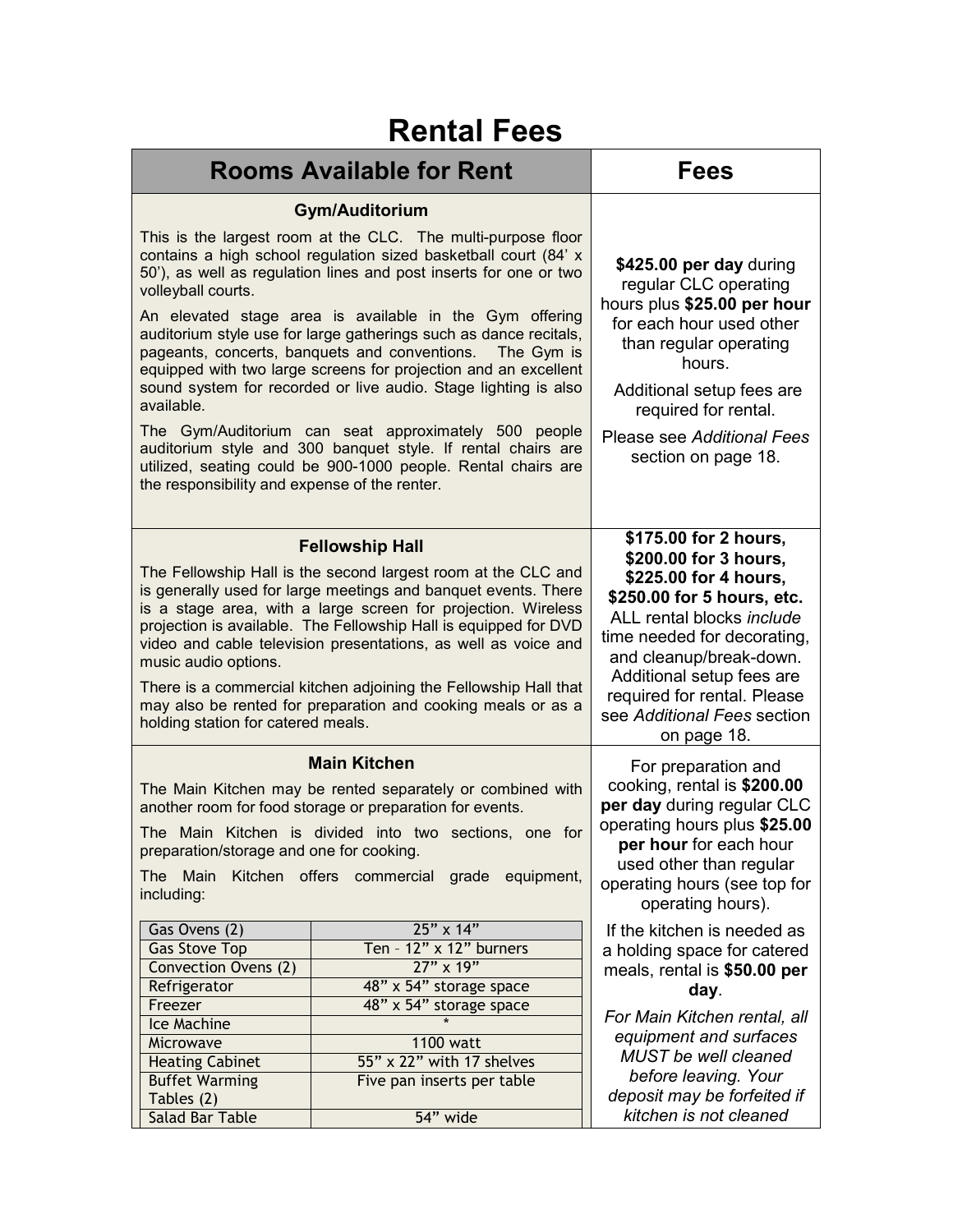|                                                                                                                                                                                                                                                                                                                                                                                                                                                                                                                                                                                                           | properly.                                                                                                                                                                                                                                                                                                                                   |
|-----------------------------------------------------------------------------------------------------------------------------------------------------------------------------------------------------------------------------------------------------------------------------------------------------------------------------------------------------------------------------------------------------------------------------------------------------------------------------------------------------------------------------------------------------------------------------------------------------------|---------------------------------------------------------------------------------------------------------------------------------------------------------------------------------------------------------------------------------------------------------------------------------------------------------------------------------------------|
| <b>The Parlor</b><br>The Parlor is perfect for receptions or small gatherings. Elegant<br>furnishings and décor provide a beautiful setting for formal<br>events.                                                                                                                                                                                                                                                                                                                                                                                                                                         | \$30.00 per hour during<br>regular CLC operating hours<br>(see top for operating hours).<br>If setup is needed, additional<br>setup fees are required for<br>rental. During after-hours,<br>rental is \$50.00 for one hour,<br>\$70.00 for two hours, \$90.00<br>for three hours, etc. Please<br>see Additional Fees section<br>on page 18. |
| <b>Game Room</b>                                                                                                                                                                                                                                                                                                                                                                                                                                                                                                                                                                                          |                                                                                                                                                                                                                                                                                                                                             |
| The Game Room area is located downstairs, adjacent to the<br>Gym/Auditorium. This space may be used for birthday or team<br>parties. The Game Room has two billiard tables, a Ping-Pong<br>table, and a foosball table. There is also a wall-mounted 40" flat<br>screen TV connected to local cable television service.<br>A small café-style kitchen is connected to the Game Room and<br>equipped with a microwave/convection oven unit, a<br>is<br>conventional oven, dishwasher, regular-sized refrigerator, and a<br>double sink. A coffee bar is also available for an additional fee.              | \$35.00 per hour during<br>regular CLC operating<br>hours (see top for operating<br>hours). During after-hours,<br>rental is \$55.00 for one<br>hour, \$75.00 for two hours,<br>\$95.00 for three hours, etc.                                                                                                                               |
| <b>Classrooms</b>                                                                                                                                                                                                                                                                                                                                                                                                                                                                                                                                                                                         | \$25.00 per hour during                                                                                                                                                                                                                                                                                                                     |
| Three classrooms are available upstairs that offer smaller<br>spaces within a more isolated area of the CLC, thus reducing<br>the noise from other activities and high traffic areas. All<br>classrooms offer convenient access to restroom facilities.<br>Classrooms may be set up with tables and chairs or lecture<br>style with chairs only. Classrooms 2 & 3 each provide a large<br>70" x 44" wall-mounted whiteboard. Classrooms 2 & 3 may be<br>rented as individual classrooms or combined to create one large<br>classroom (2-room rental fees apply). TV/DVD units are<br>available if needed. | regular CLC operating<br>hours (see top for operating<br>hours). During after-hours,<br>rental is \$45.00 for one<br>hour, \$65.00 for two hours,<br>\$85.00 for three hours, etc.<br>If setup is needed,<br>additional setup fees are<br>required for rental. Please<br>see Additional Fees section<br>on page 18.                         |
| <b>The Attic</b>                                                                                                                                                                                                                                                                                                                                                                                                                                                                                                                                                                                          | \$35.00 per hour during                                                                                                                                                                                                                                                                                                                     |
| The Attic provides a private space for small to medium-sized<br>The Attic has a carpeted floor with couches<br>functions.<br>available. The room can also be set up for lectures or to view a<br>DVD presentation. The Attic provides a large screen, a ceiling<br>mounted projector and a surround sound stereo system that is<br>excellent for viewing movies. There is also a raised stage<br>available at the front of the Attic.                                                                                                                                                                     | regular CLC operating<br>hours (see top for operating<br>hours). During after-hours,<br>rental is \$55.00 for one<br>hour, \$75.00 for two hours,<br>\$95.00 for three hours, etc.<br>If setup is needed,<br>additional setup fees are<br>required for rental.                                                                              |
|                                                                                                                                                                                                                                                                                                                                                                                                                                                                                                                                                                                                           |                                                                                                                                                                                                                                                                                                                                             |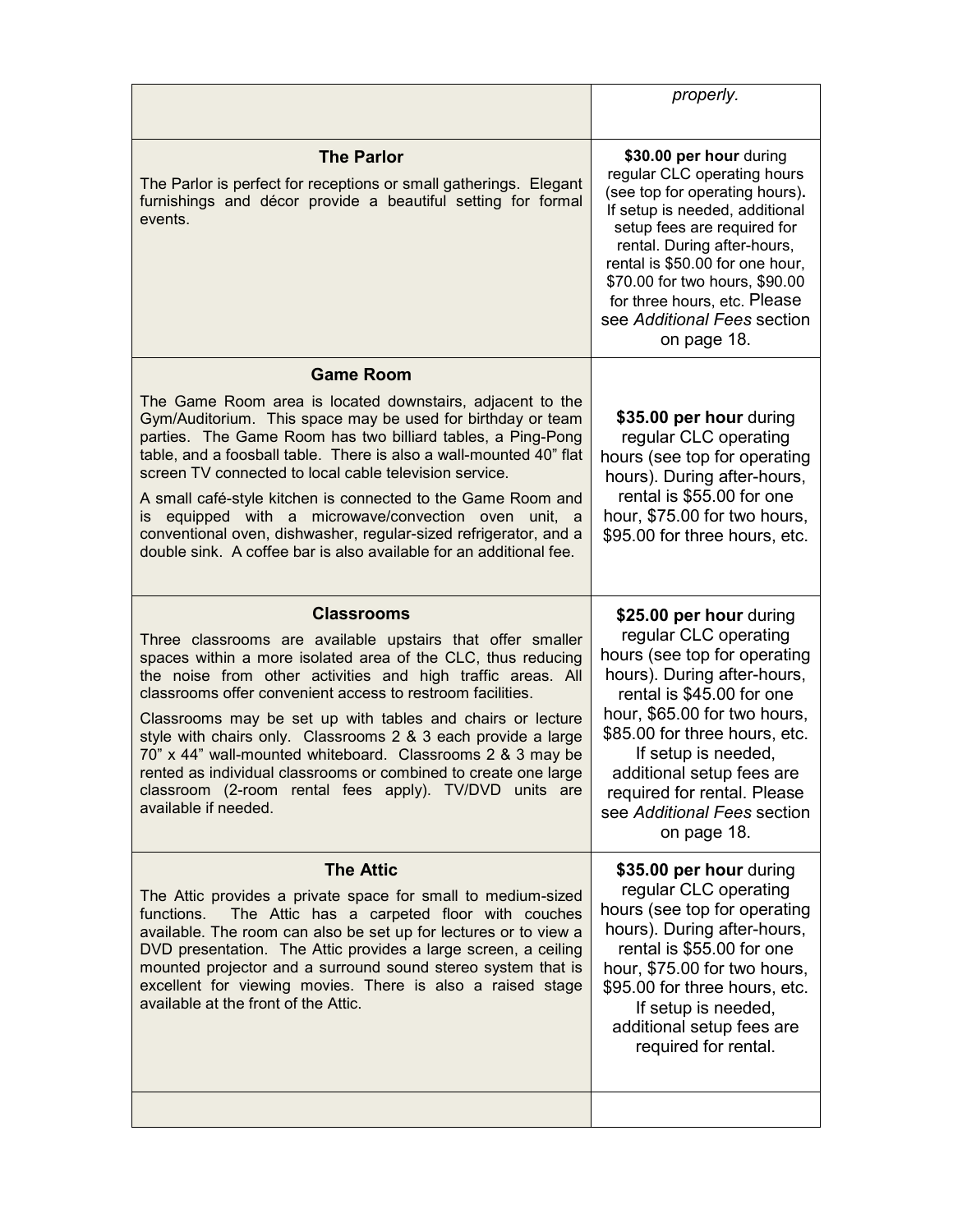| Loft <sub>1</sub>                                                                                                                                                                                                                                                                                                                                                                                                                                                                                                                                                                                                                                                                             |                                                                                                                                                                                                                                                                                                                                                |
|-----------------------------------------------------------------------------------------------------------------------------------------------------------------------------------------------------------------------------------------------------------------------------------------------------------------------------------------------------------------------------------------------------------------------------------------------------------------------------------------------------------------------------------------------------------------------------------------------------------------------------------------------------------------------------------------------|------------------------------------------------------------------------------------------------------------------------------------------------------------------------------------------------------------------------------------------------------------------------------------------------------------------------------------------------|
| Loft 1 is located upstairs and provides space for medium sized<br>parties or gatherings. Loft 1 has three mounted 40" flat screen<br>TV's that are all connected to a local cable television service, or<br>can be used to view DVD's. Loft 1 may be opened to connect<br>with Lofts 2 and 3 to make one large space.<br>A small café-style kitchen is connected to Loft 1 and equipped<br>with a microwave/convection oven unit, a conventional oven,<br>dishwasher, regular-sized refrigerator, and a double sink. A<br>coffee bar is available for an additional fee. There is also a<br>Coca-Cola fountain with an assortment of Coke beverage<br>products that may be rented by request. | \$25.00 per hour during<br>regular CLC operating<br>hours (see top for operating<br>hours). During after-hours,<br>rental is \$45.00 for one<br>hour, \$65.00 for two hours,<br>\$85.00 for three hours, etc.<br>If setup is needed,<br>additional setup fees are<br>required for rental. Please<br>see Additional Fees section<br>on page 18. |
| Loft <sub>2</sub><br>Loft 2 is located upstairs and provides carpeted space for<br>medium sized parties or gatherings. Loft 2 has a mounted 40"<br>flat screen TV that is connected to a local cable television<br>service. Loft 2 may be opened to connect with Lofts 1 and 3 to<br>make one large space.                                                                                                                                                                                                                                                                                                                                                                                    | \$25.00 per hour during<br>regular CLC operating<br>hours (see top for operating<br>hours). During after-hours,<br>rental is \$45.00 for one<br>hour, \$65.00 for two hours,<br>\$85.00 for three hours, etc.<br>If setup is needed,<br>additional setup fees are<br>required for rental. Please<br>see Additional Fees section<br>on page 18. |
| Loft <sub>3</sub><br>Loft 3 is located upstairs and provides carpeted space for<br>medium sized parties or gatherings. Loft 3 has a mounted 40"<br>flat screen TV that is connected to a local cable television<br>service. The room can be set up for lectures or to view a DVD<br>presentation. Loft 3 also provides a large screen and a ceiling<br>mounted projector. Loft 3 may be opened to connect with Lofts<br>1 and 2 to make one large space.                                                                                                                                                                                                                                      | \$25.00 per hour during<br>regular CLC operating<br>hours (see top for operating<br>hours). During after-hours,<br>rental is \$45.00 for one<br>hour, \$65.00 for two hours,<br>\$85.00 for three hours, etc.<br>If setup is needed,<br>additional setup fees are<br>required for rental. Please<br>see Additional Fees section<br>on page 18. |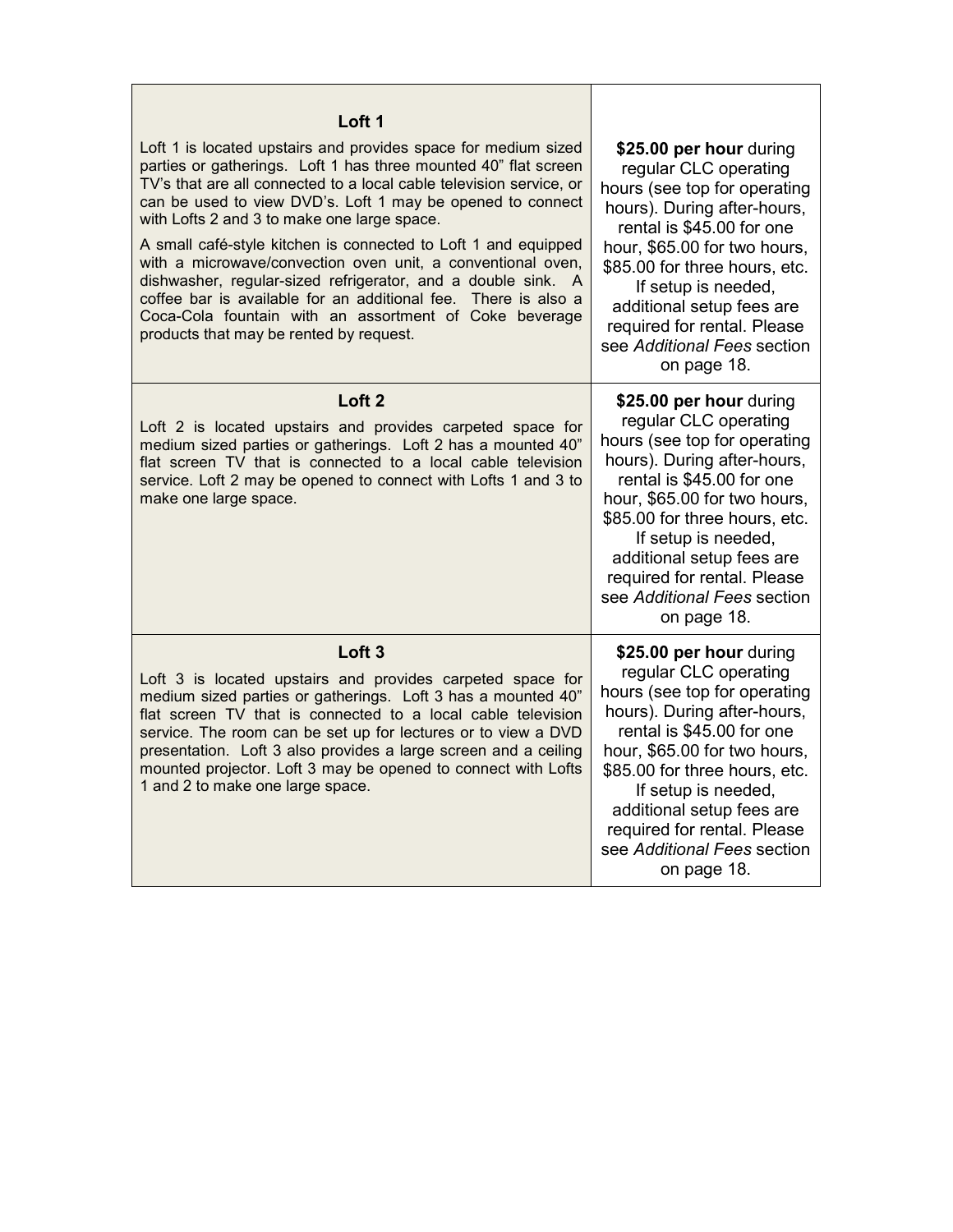| <b>Additional Fees</b>                 |            |                  |
|----------------------------------------|------------|------------------|
| Service                                |            | Fee              |
| Set-Up/Break Down                      | **Required | \$30.00 per hour |
| A/V Tech Person                        | **Upon     | Fees set by A/V  |
|                                        | Request    | Coordinator      |
| <b>Custodial Services/Cleanup Fees</b> | **Required | \$30.00 per hour |
| Coffee Bar                             |            | \$15.00 per hour |

In addition to space, the CLC can provide the following amenities upon request:

TV & DVD carts Projector Projection Screen Ice Machine

Piano Podium Microphones Coolers Game equipment for game room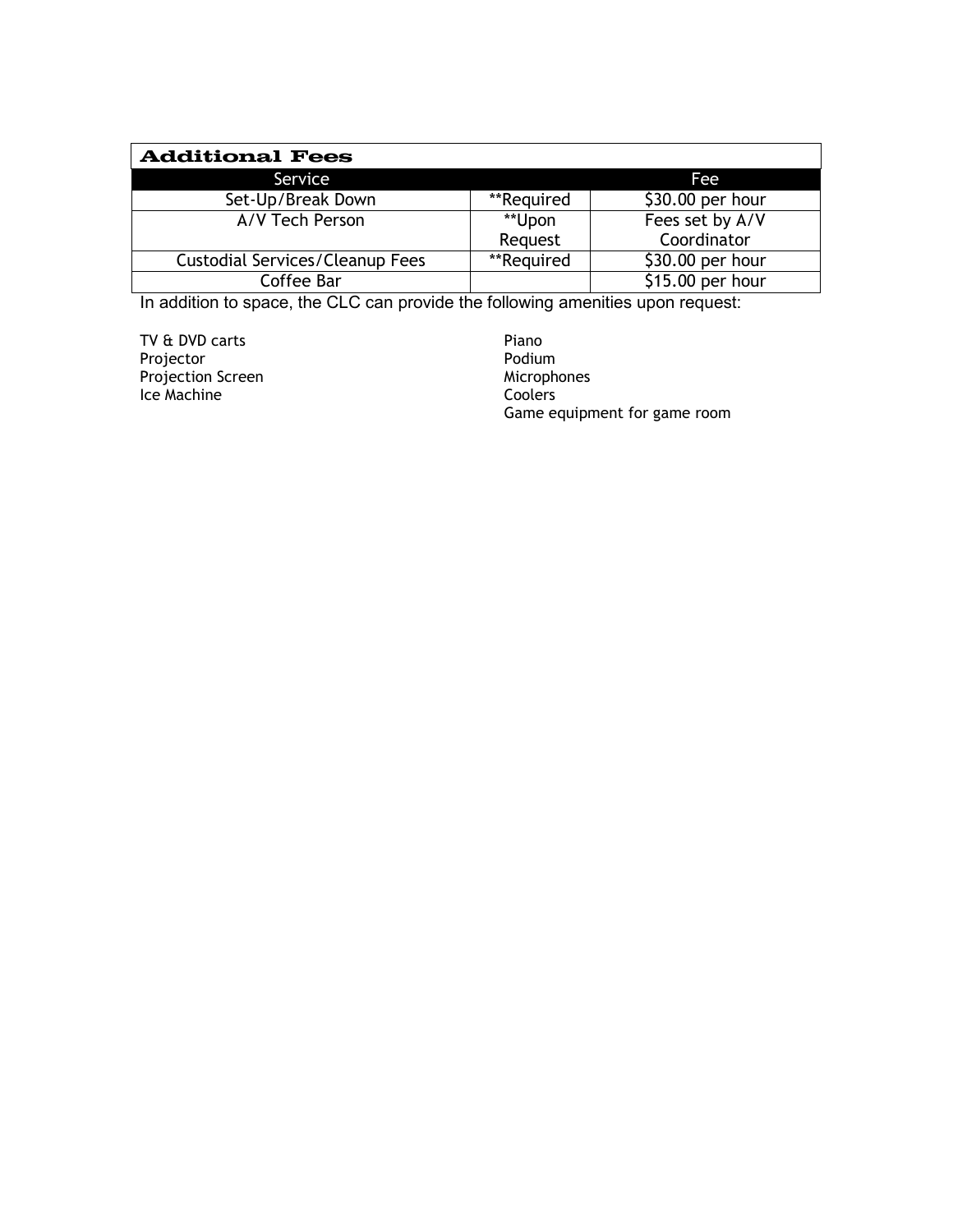# **CLC Room Dimensions**

## **Gym/Auditorium:**

| Room         | <b>Size</b>       | Sq. Ft.   | <b>Ceiling</b>    | <b>Banquet</b> | Auditorium |
|--------------|-------------------|-----------|-------------------|----------------|------------|
| Gym          | $104' \times 70'$ | 7280      | 25.5'             | 300            | 500        |
| <b>Stage</b> | $19' \times 28'$  | $530 +/-$ | 9.5'<br>(partial) |                | ∗          |

**Fellowship Hall:**

| Room                   | <b>Size</b>       | Sq. Ft. | <b>Ceiling</b> | <b>Banquet</b><br><b>Seating</b> | Auditorium<br><b>Seating</b> |
|------------------------|-------------------|---------|----------------|----------------------------------|------------------------------|
| <b>Fellowship Hall</b> | 72' x 69'         | 4968    | Q'Q''          | 200-250                          | App. 300                     |
| Stage                  | $8' \times 18.5'$ | 148     | 9.5'           | $\ast$                           | $\star$                      |

### **Parlor:**

| <b>Room</b> | <b>Size</b>        | Sq. Ft. | <b>Ceiling</b> | <b>Capacity</b> |
|-------------|--------------------|---------|----------------|-----------------|
| Parlor      | $30' \times 18.5'$ | 555     | 長り<br>11<br>ر  | App. 40         |

**Game Room:**

| <b>Room</b> | <b>Size</b>      | Sq. Ft. | <b>Ceiling</b> | <b>Capacity</b> |
|-------------|------------------|---------|----------------|-----------------|
| Game Room   | $44' \times 32'$ | 408     | に,<br>11       | App. 50-75      |

### **Classrooms:**

| Room        | <b>Size</b>          | Sq. Ft. | <b>Ceiling</b> | Capacity   |
|-------------|----------------------|---------|----------------|------------|
| Class 2     | $18' \times 17.5'$   | 315     | 8'             | App. 18-24 |
| Class 3     | $25' \times 17.5'$   | 437     | 8'             | App. 24-32 |
| Class 4     | $14.5' \times 19.5'$ | 282     | 8'             | App. 20-25 |
| Class $263$ | 44' x 17.5'          | 770     | 8'             | App. 42-56 |